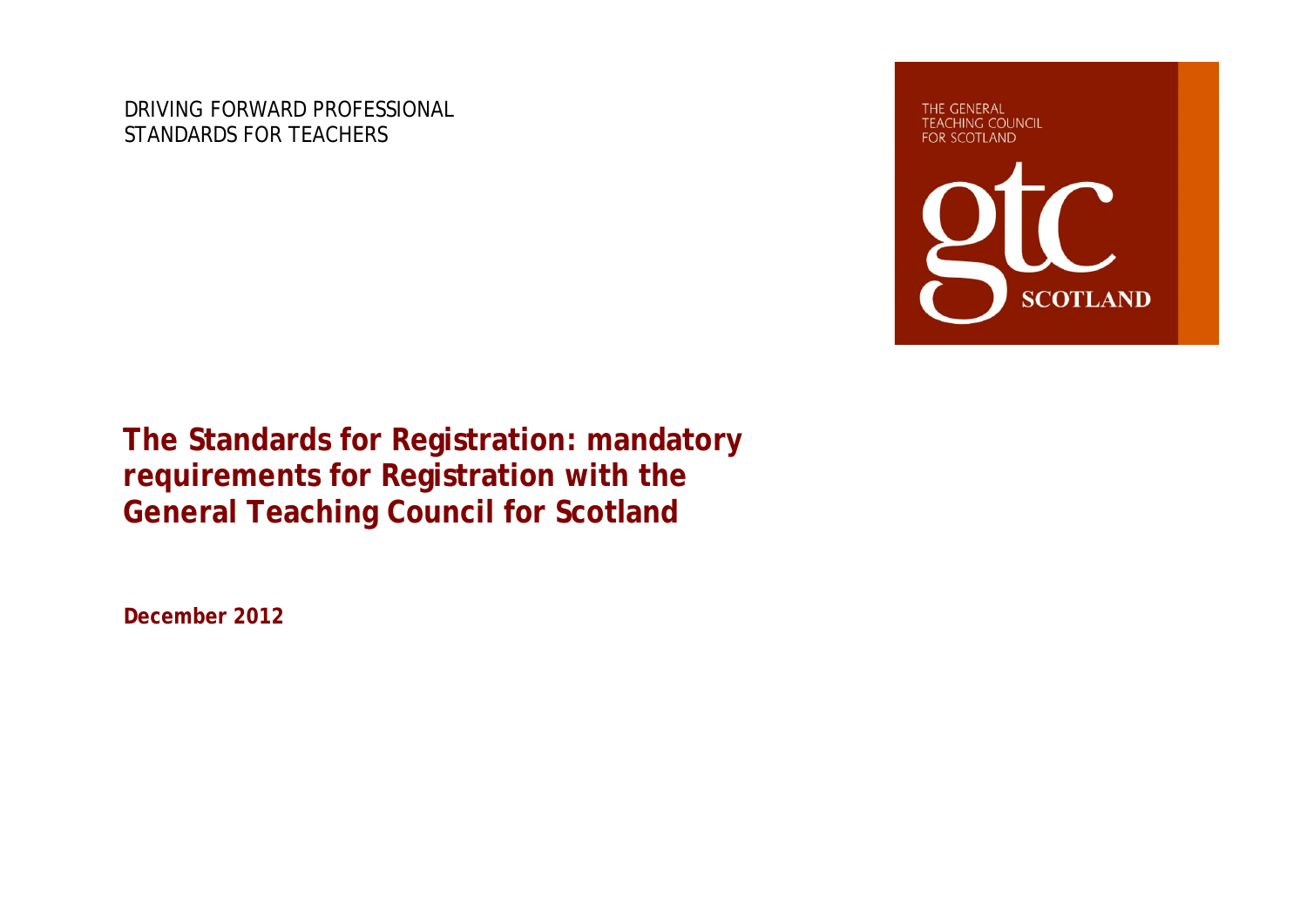## **Contents**

# Page

| $\mathbf{1}$            |                   |  |
|-------------------------|-------------------|--|
| $\overline{2}$          |                   |  |
|                         | 2.1<br>2.3        |  |
| $\overline{\mathbf{3}}$ |                   |  |
|                         | 3.1<br>3.3<br>3.4 |  |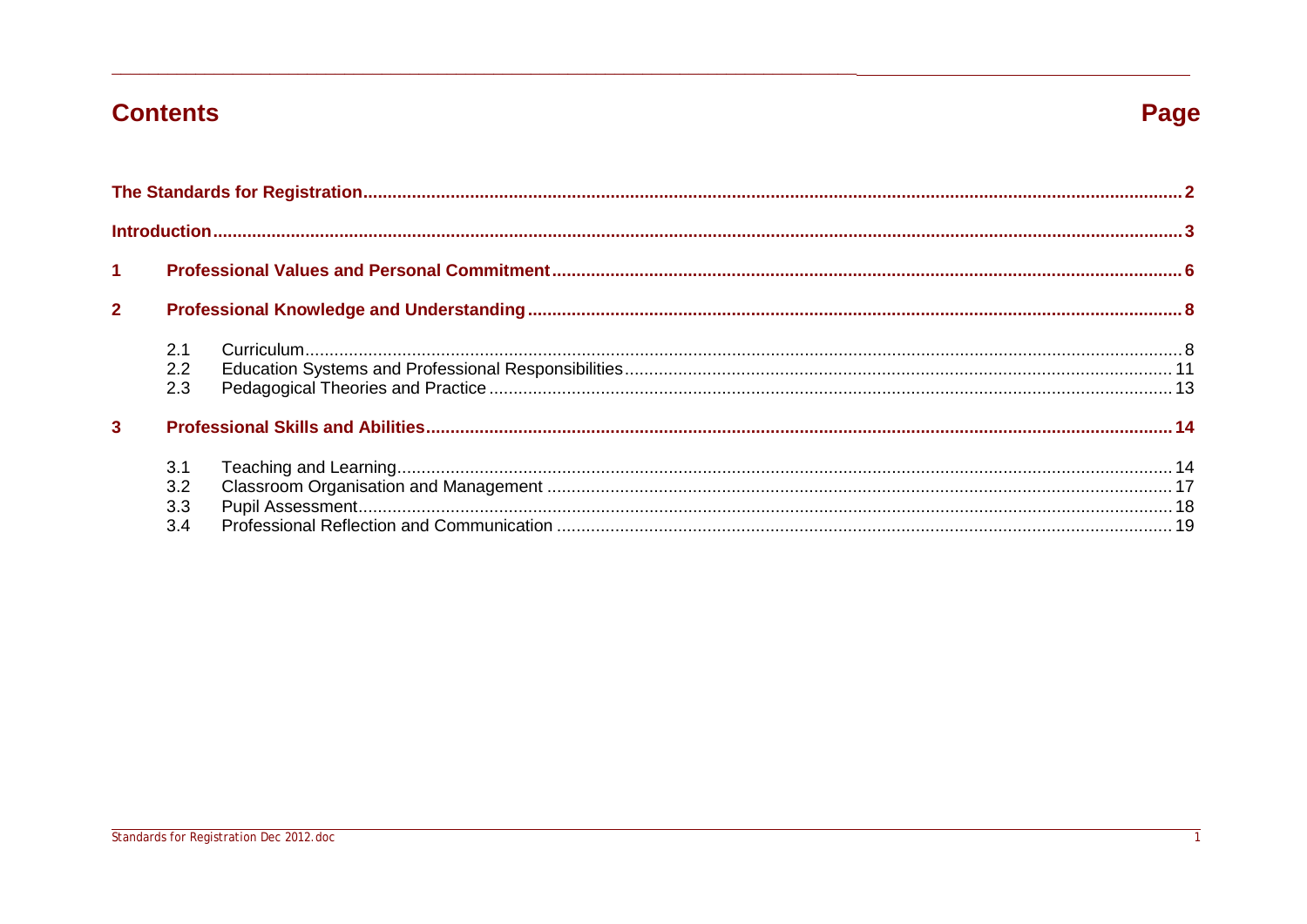## <span id="page-2-0"></span>**The Standards for Registration**

\_\_\_\_\_\_\_\_\_\_\_\_\_\_\_\_\_\_\_\_\_\_\_\_\_\_\_\_\_\_\_\_\_\_\_\_\_\_\_\_\_\_\_\_\_\_\_\_\_\_\_\_\_\_\_\_\_\_\_\_\_\_\_\_\_\_\_\_\_\_\_\_\_\_\_\_\_\_\_\_

<http://www.gtcs.org.uk/revised-standards>

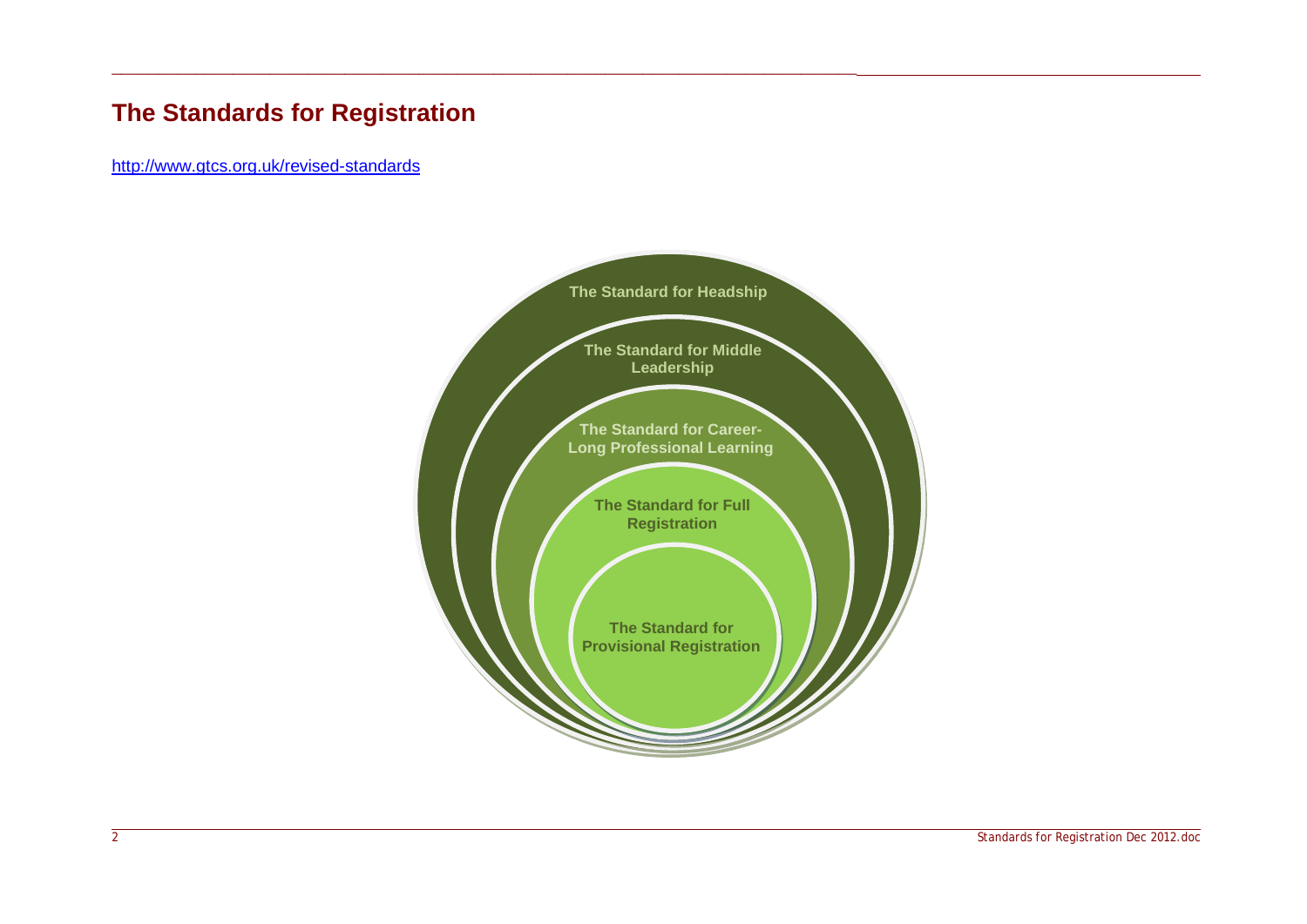## <span id="page-3-0"></span>**Introduction**

The Standard for Provisional Registration (SPR) and The Standard for Full Registration (SFR) are part of the suite of GTC Scotland's Professional Standards which also includes The Standard for Career-Long Professional Learning and The Standards for Leadership and Management. These standards are underpinned by the themes of values, sustainability and leadership. Professional values are at the core of the Standards for Registration. They are integral to, and demonstrated through, all our professional relationships and practices.

\_\_\_\_\_\_\_\_\_\_\_\_\_\_\_\_\_\_\_\_\_\_\_\_\_\_\_\_\_\_\_\_\_\_\_\_\_\_\_\_\_\_\_\_\_\_\_\_\_\_\_\_\_\_\_\_\_\_\_\_\_\_\_\_\_\_\_\_\_\_\_\_\_\_\_\_\_\_\_\_

'Learning for Sustainability' is a whole-school commitment that helps the school and its wider community develop the knowledge, skills, attitudes, values and practices needed to take decisions which are compatible with a sustainable future in a just and equitable world. Learning for sustainability has been embedded within the Standards for Registration to support teachers in actively embracing and promoting principles and practices of sustainability in all aspects of their work.

All teachers should have opportunities to be leaders. They lead learning for, and with, all learners with whom they engage. They also work with and support the development of colleagues and other partners. The Standards for Registration include a focus on leadership for learning.

The Standard for Provisional Registration specifies what is expected of a student teacher at the end of Initial Teacher Education who is seeking provisional registration with GTC Scotland. Having gained the SPR, all provisionally registered teachers continue their professional learning journey by moving towards the attainment of the Standard for Full Registration. The SFR is the gateway to the profession and the benchmark of teacher competence for all teachers. It must therefore constitute standards of capability in relation to teaching (with such reasonable adjustments as may be required under Equalities Legislation) in which learners, parents, the profession itself and the wider community can have confidence.

The scope of this document is limited to defining the SPR and SFR and does not address in detail how judgements will or should be made. It is not intended that the Professional Actions should be used as a checklist. In broad terms, the person reviewing the work of the teacher needs to be reassured that the capabilities described by the professional standard are achieved. Where it is thought that further development is needed, the Professional Actions provide a focus for what needs to be done.

Having attained the SFR teachers will continue to develop their expertise and experience across all areas of their professional practice through appropriate and sustained career-long professional learning. The Standard for Career-Long Professional Learning has been developed to support teachers choosing to reflect on this standard as part of their professional learning. As they progress through their careers this Standard will help them to identify, plan and develop their own professional learning needs and to ensure continuing development of professional practice.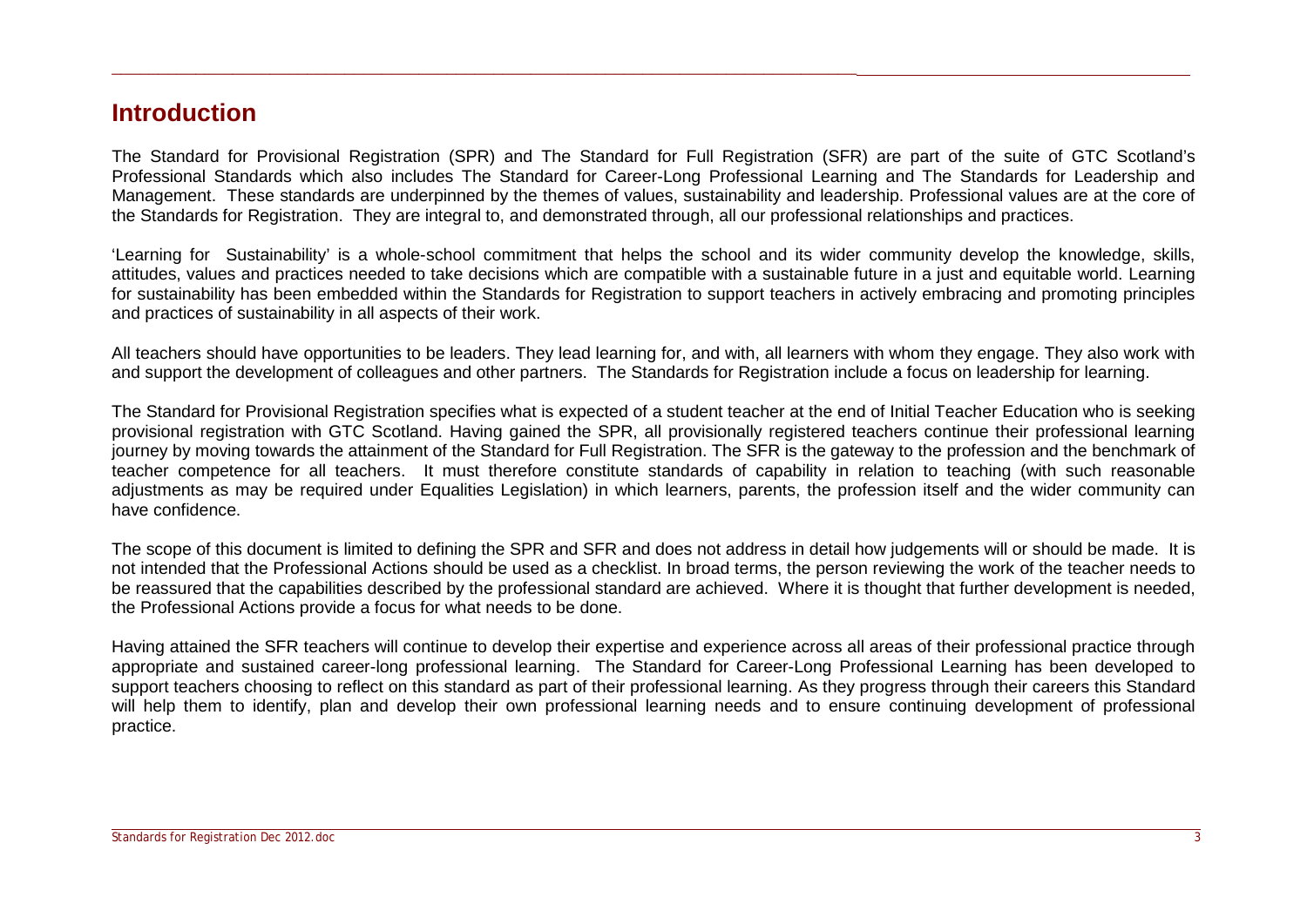The requirements of The Standard for Full Registration are in addition to, and follow the successful achievement of, The Standard for Provisional Registration. The purposes of The Standard for Full Registration are:

- \* a clear and concise description of the professional qualities and capabilities probationer teachers are expected to attain;
- \* a professional standard against which reliable and consistent recommendations and decisions can be made on the fitness of new teachers for full registration with GTC Scotland;
- \* a clear and concise description of the professional qualities and capabilities fully registered teachers are expected to maintain and enhance throughout their careers;
- $\bullet$  a baseline standard of professional competence which applies to teachers throughout their careers.

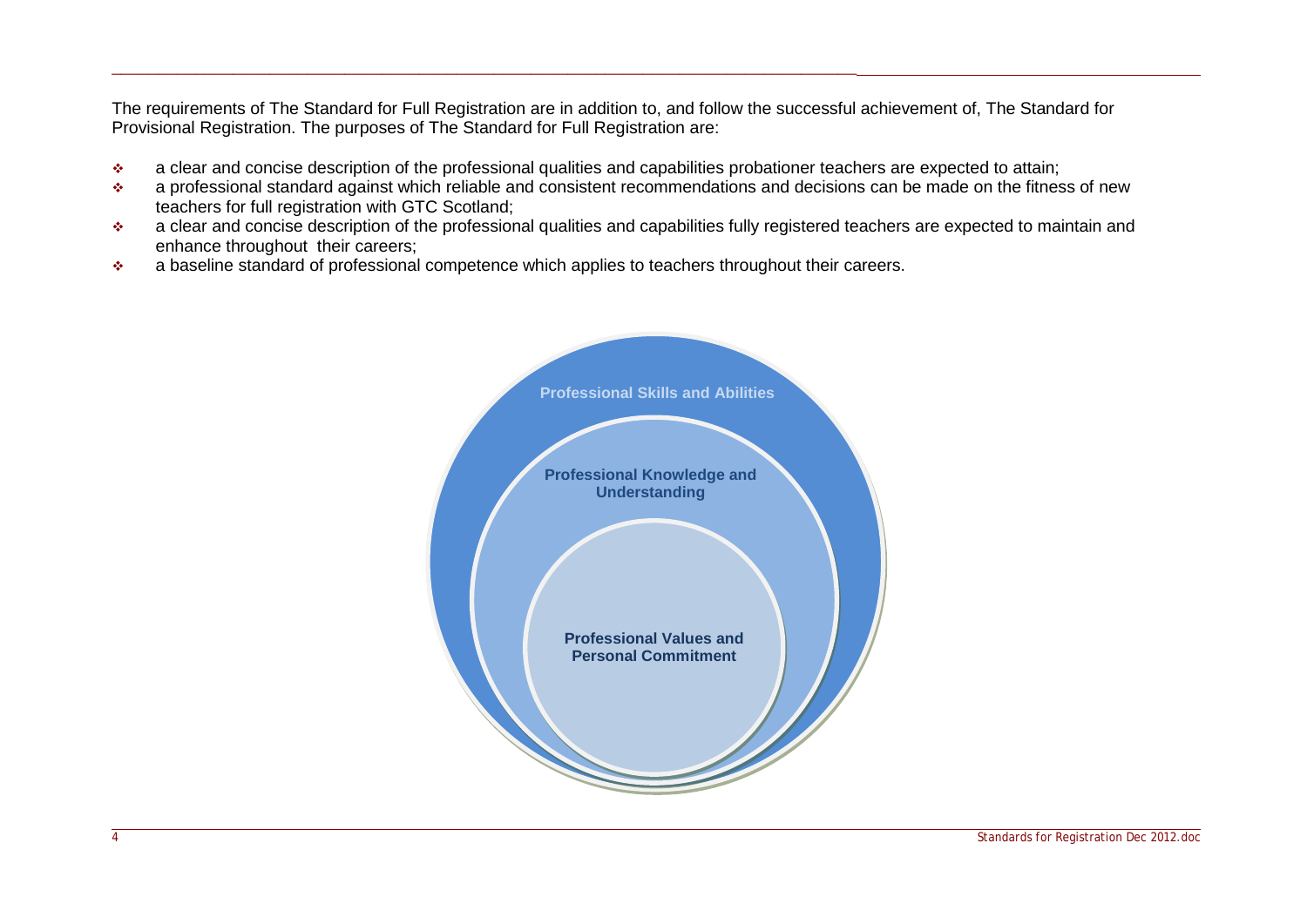Elements of all of the standards are organised into inter-related categories with Professional Values and Personal Commitment at the heart.

\_\_\_\_\_\_\_\_\_\_\_\_\_\_\_\_\_\_\_\_\_\_\_\_\_\_\_\_\_\_\_\_\_\_\_\_\_\_\_\_\_\_\_\_\_\_\_\_\_\_\_\_\_\_\_\_\_\_\_\_\_\_\_\_\_\_\_\_\_\_\_\_\_\_\_\_\_\_\_\_

These elements are inherently linked to each other in the development of teachers, and one aspect does not exist independently of the others. It is this inter-relationship among all of the categories which develops a teacher's understanding, practice and professionalism.

During this early phase, there should be clear evidence of the development and consolidation of knowledge, understanding, skills and abilities.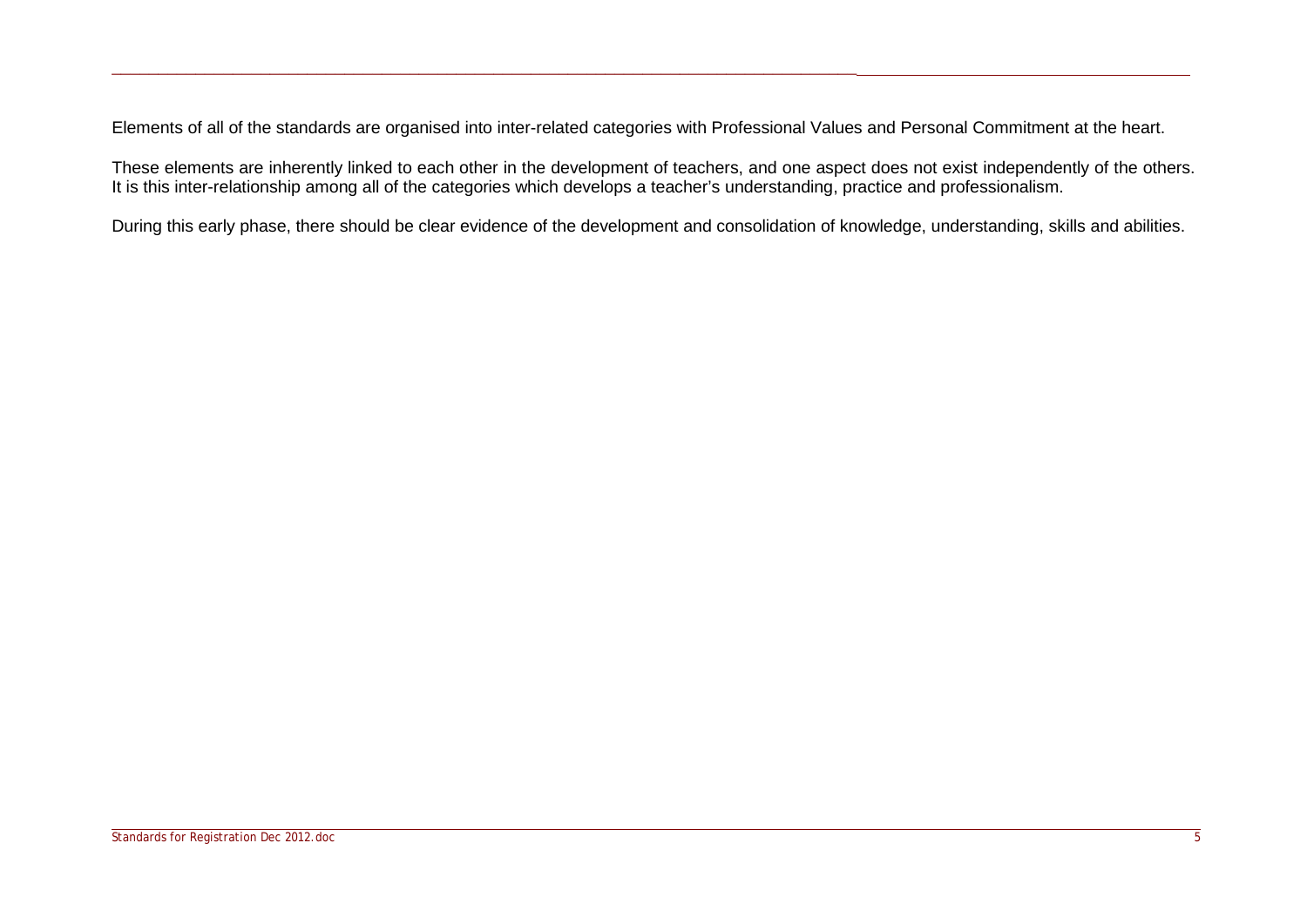## <span id="page-6-0"></span>**1 Professional Values and Personal Commitment**

\_\_\_\_\_\_\_\_\_\_\_\_\_\_\_\_\_\_\_\_\_\_\_\_\_\_\_\_\_\_\_\_\_\_\_\_\_\_\_\_\_\_\_\_\_\_\_\_\_\_\_\_\_\_\_\_\_\_\_\_\_\_\_\_\_\_\_\_\_\_\_\_\_\_\_\_\_\_\_\_

The Professional Values and Personal Commitment should be read in conjunction with the GTC Scotland Student Teacher Code and Code of Professionalism and Conduct (COPAC).

Professional values are at the core of the Professional Standards. The educational experiences of all our learners are shaped by the values and dispositions of all those who work to educate them. Values are complex and are the ideals by which we shape our practice as professionals. Starting with us as individuals, values extend to all those for whom we are responsible and to the world in which we live.

They drive an unswerving personal commitment to all learners' intellectual, social and ethical growth and well-being. They are integral to, and demonstrated through, all our professional relationships and practices and all that we do to meet our professional commitments and obligations as teachers registered with GTC Scotland.

Professionalism also implies the need to ask critical questions of educational policies and practices and to examine our attitudes and beliefs. Values, and the connections between values and practices, need to be regularly re-appraised over the course of teachers' careers as society and the needs of learners change and as understanding develops. This is central to the adaptability, responsiveness and relevance of the profession.

The Professional Values and Personal Commitment core to being a teacher are:

#### **Social justice**

- Embracing locally and globally the educational and social values of sustainability, equality and justice and recognising the rights and responsibilities of future as well as current generations.
- Committing to the principles of democracy and social justice through fair, transparent, inclusive and sustainable policies and practices in relation to: age, disability, gender and gender identity, race, ethnicity, religion and belief and sexual orientation.
- Valuing as well as respecting social, cultural and ecological diversity and promoting the principles and practices of local and global citizenship for all learners.
- Demonstrating a commitment to engaging learners in real world issues to enhance learning experiences and outcomes, and to encourage learning our way to a better future.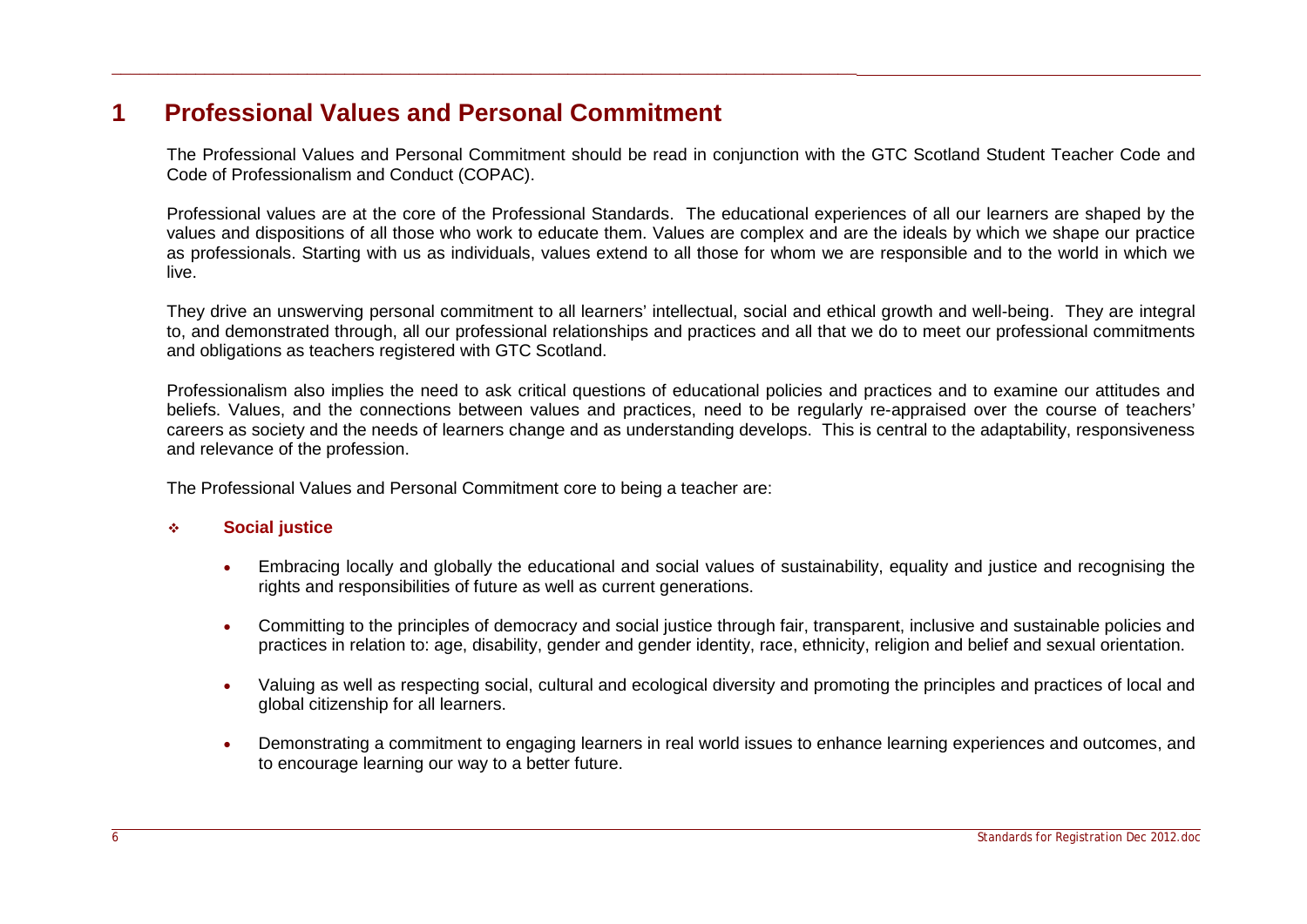- Respecting the rights of all learners as outlined in the United Nations Convention on the Rights of the Child (UNCRC) and their entitlement to be included in decisions regarding their learning experiences and have all aspects of their well-being developed and supported.
- **Integrity**
	- Demonstrating openness, honesty, courage and wisdom.

- Critically examining personal and professional attitudes and beliefs and challenging assumptions and professional practice.
- Critically examining the connections between personal and professional attitudes and beliefs, values and practices to effect improvement and, when appropriate, bring about transformative change in practice.

#### **Trust and Respect**

- Acting and behaving in ways that develop a culture of trust and respect through, for example, being trusting and respectful of others within the school, and with all those involved in influencing the lives of learners in and beyond the learning community.
- Providing and ensuring a safe and secure environment for all learners within a caring and compassionate ethos and with an understanding of wellbeing.
- Demonstrating a commitment to motivating and inspiring learners, acknowledging their social and economic context, individuality and specific learning needs and taking into consideration barriers to learning.

#### **Professional Commitment**

- Engaging with all aspects of professional practice and working collegiately with all members of our educational communities with enthusiasm, adaptability and constructive criticality.
- Committing to lifelong enquiry, learning, professional development and leadership as core aspects of professionalism and collaborative practice.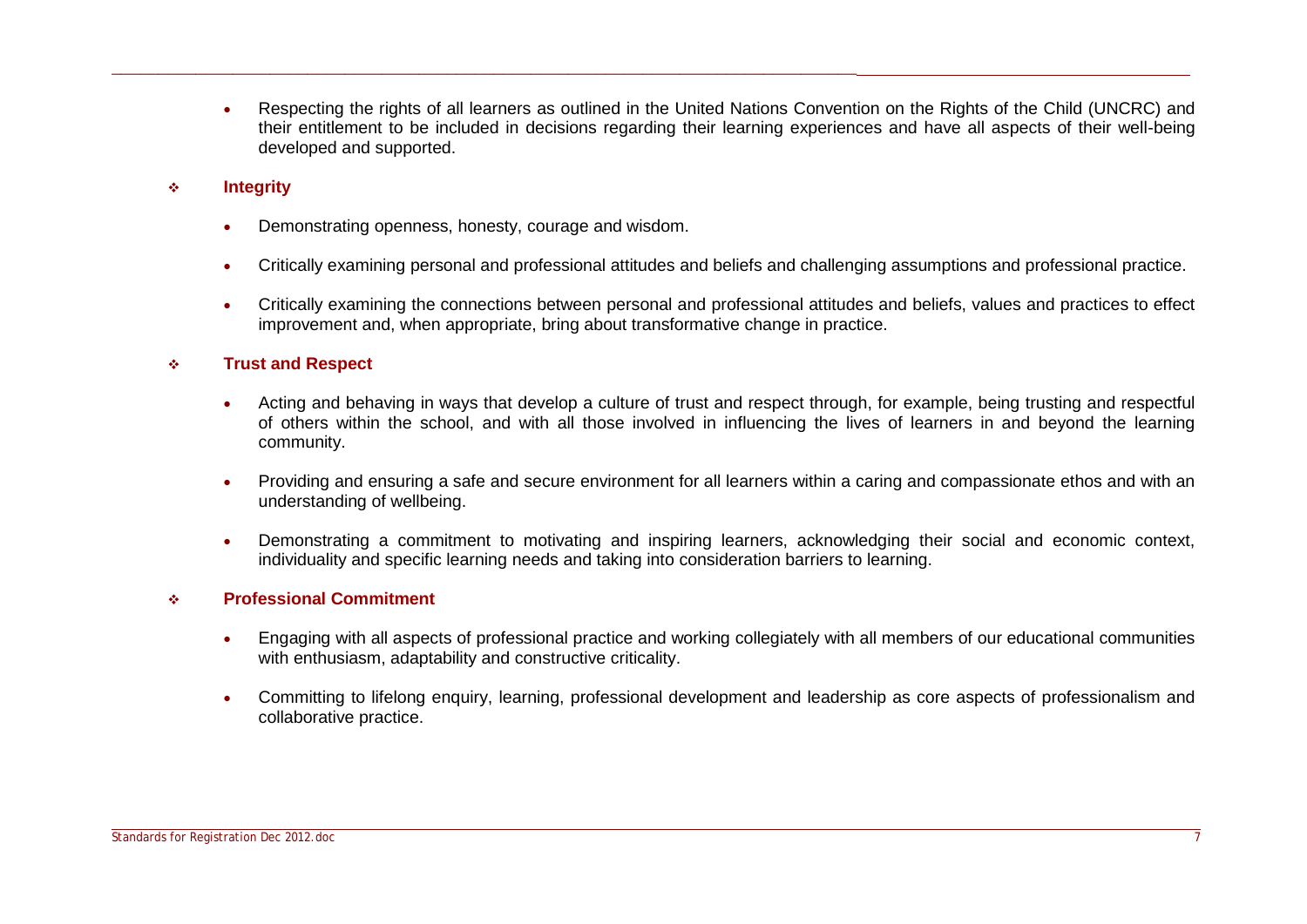# <span id="page-8-0"></span>**2 Professional Knowledge and Understanding**

\_\_\_\_\_\_\_\_\_\_\_\_\_\_\_\_\_\_\_\_\_\_\_\_\_\_\_\_\_\_\_\_\_\_\_\_\_\_\_\_\_\_\_\_\_\_\_\_\_\_\_\_\_\_\_\_\_\_\_\_\_\_\_\_\_\_\_\_\_\_\_\_\_\_\_\_\_\_\_\_

### <span id="page-8-1"></span>**2.1 Curriculum**

| <b>The Standard for Provisional Registration</b>                                                                                          | The Standard for Full Registration                                                                                                                              |  |
|-------------------------------------------------------------------------------------------------------------------------------------------|-----------------------------------------------------------------------------------------------------------------------------------------------------------------|--|
| 2.1.1 Have knowledge and understanding of the nature of the curriculum and its development                                                |                                                                                                                                                                 |  |
| <b>Professional Actions</b>                                                                                                               | <b>Professional Actions</b>                                                                                                                                     |  |
| Student teachers:                                                                                                                         | Registered teachers:                                                                                                                                            |  |
| develop an understanding of the principles of curriculum design and<br>the contexts for learning;                                         | A have secure and detailed understanding of the principles of<br>curriculum design and can apply them in any setting where learning<br>takes place;             |  |
| know about and understand the processes of change and<br>❖<br>development in the curriculum;                                              | ❖ have secure working knowledge and detailed understanding of the<br>processes of change and development in the curriculum;                                     |  |
| develop an awareness of connections with other curricular areas,<br>stages and sectors.                                                   | know how to identify and highlight connections with other curricular<br>-66<br>areas, stages or sectors, promoting learning beyond subject<br>boundaries.       |  |
| 2.1.2 Have knowledge and understanding of the relevant area(s) of pre-school, primary or secondary curriculum                             |                                                                                                                                                                 |  |
| <b>Professional Actions</b>                                                                                                               | <b>Professional Actions</b>                                                                                                                                     |  |
| Student teachers:                                                                                                                         | Registered teachers:                                                                                                                                            |  |
| ٠<br>acquire knowledge and understanding of theory and practical skills in<br>curricular areas, referring to local and national guidance; | have detailed knowledge and understanding of the theory and<br>豪<br>practical skills required in curricular areas, referring to local and<br>national guidance; |  |
| understand how to match the level of curricular areas to the needs of<br>❖<br>all learners;                                               | know how to match and apply the level of the curricular areas to the<br>-6<br>needs of all learners;                                                            |  |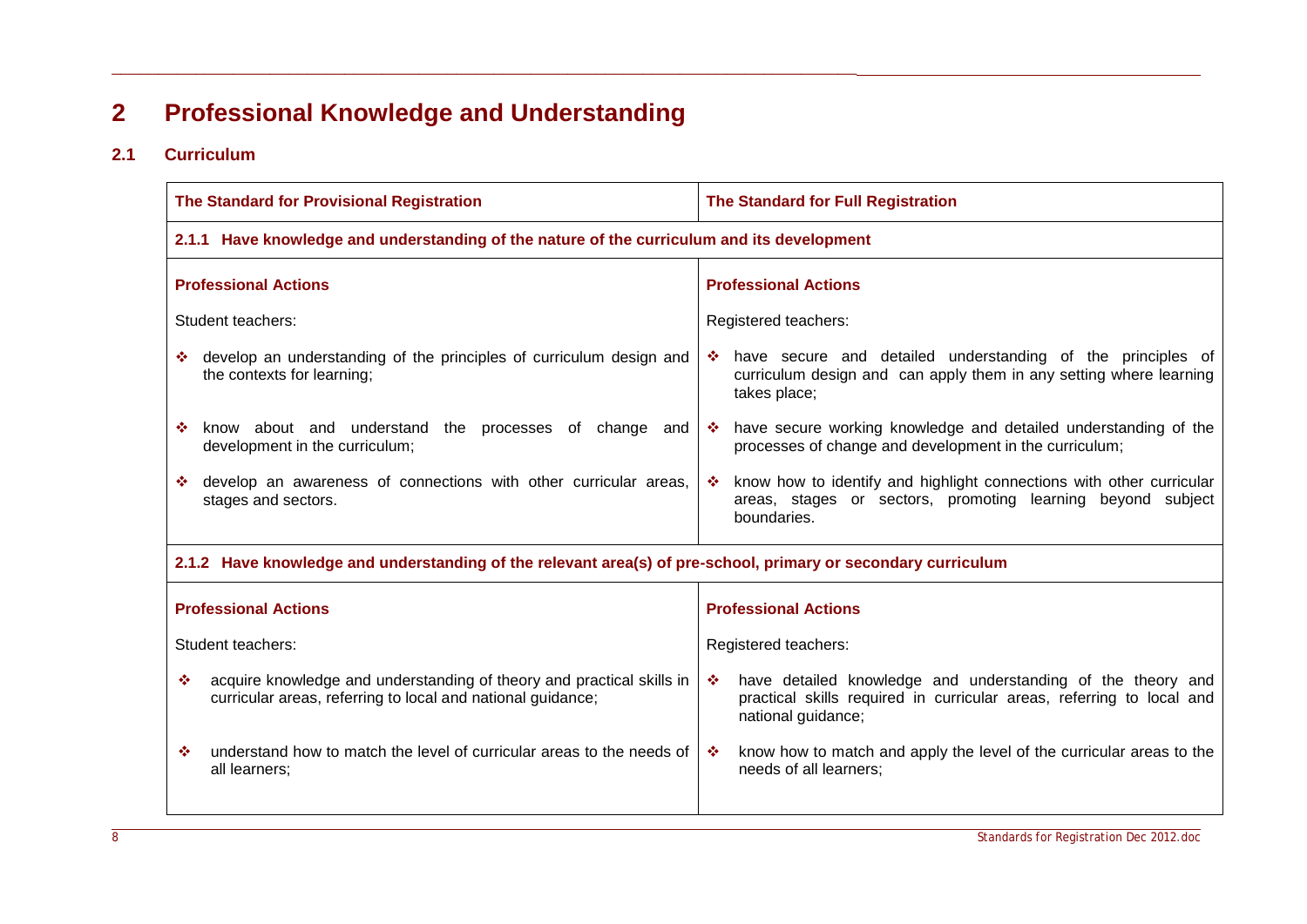| understand the importance of using and designing materials for<br>know how to use, design and adapt materials for teaching and<br>-66<br>teaching and learning to stimulate, support and challenge all learners;<br>learning which stimulate, support and challenge all learners;<br>know how to work collaboratively with colleagues to facilitate<br>壘<br>interdisciplinary learning; |  |  |
|-----------------------------------------------------------------------------------------------------------------------------------------------------------------------------------------------------------------------------------------------------------------------------------------------------------------------------------------------------------------------------------------|--|--|
| know how to work with the local and global community to develop<br>know how to develop realistic and coherent interdisciplinary contexts<br>樂<br>realistic and coherent interdisciplinary contexts for learning,<br>particularly in relation to sustainability.                                                                                                                         |  |  |
| 2.1.3 Have knowledge and understanding of planning coherent and progressive teaching programmes                                                                                                                                                                                                                                                                                         |  |  |
| <b>Professional Actions</b>                                                                                                                                                                                                                                                                                                                                                             |  |  |
| Registered teachers:                                                                                                                                                                                                                                                                                                                                                                    |  |  |
| know how to plan for effective teaching and learning across different<br>know how to plan systematically for effective teaching and learning<br>❖<br>across different contexts and experiences;                                                                                                                                                                                         |  |  |
| know and understand how to justify what is taught within curricular<br>have a secure working knowledge and detailed understanding to<br>樂<br>areas in relation to the curriculum and the relevance to the needs of all<br>justify what is taught within the curricular areas, in relation to the<br>curriculum and the relevance to the needs of all learners;                          |  |  |
| understand their role as leaders of curriculum development.<br>察                                                                                                                                                                                                                                                                                                                        |  |  |
| 2.1.4 Have knowledge and understanding of contexts for learning to fulfil their responsibilities in literacy, numeracy, health and wellbeing<br>and interdisciplinary learning                                                                                                                                                                                                          |  |  |
| <b>Professional Actions</b>                                                                                                                                                                                                                                                                                                                                                             |  |  |
| Registered teachers:                                                                                                                                                                                                                                                                                                                                                                    |  |  |
| know how to promote and support the cognitive, emotional, social and<br>know how to promote and support the cognitive, emotional, social and<br>樂。<br>physical wellbeing of all learners in their care, and show commitment<br>physical wellbeing of all learners, and demonstrate a commitment to<br>raising all learners' expectations of themselves;                                 |  |  |
|                                                                                                                                                                                                                                                                                                                                                                                         |  |  |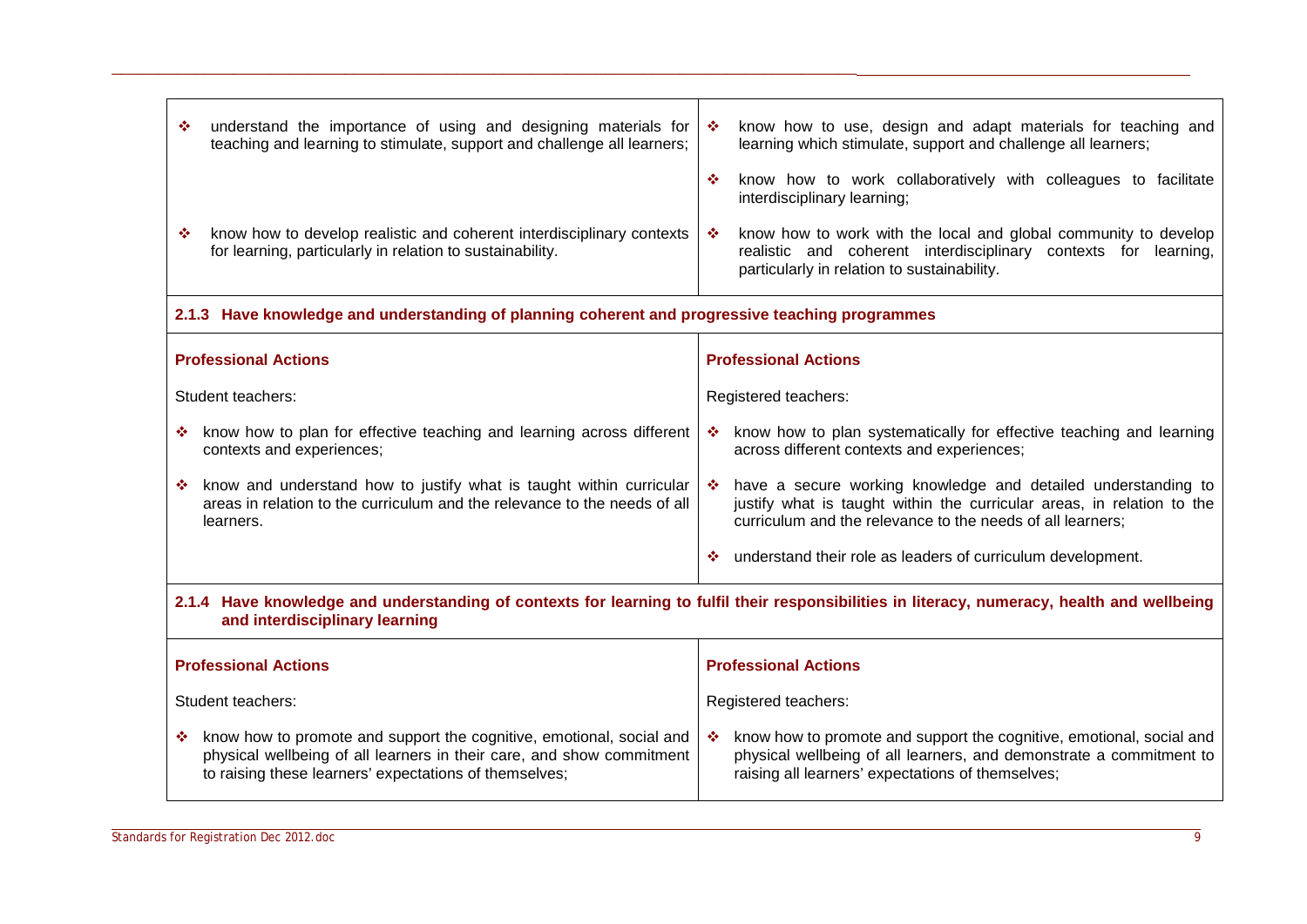| know how to apply knowledge and understanding of areas of the<br>curriculum which contribute to personal and social development and<br>health and wellbeing;                                                                                                     | have knowledge and understanding of areas of the curriculum which<br><b>Record</b><br>contribute to personal and social development and health and<br>wellbeing;                                                                                                                                                           |
|------------------------------------------------------------------------------------------------------------------------------------------------------------------------------------------------------------------------------------------------------------------|----------------------------------------------------------------------------------------------------------------------------------------------------------------------------------------------------------------------------------------------------------------------------------------------------------------------------|
| have knowledge and understanding of current guidance on the use of<br>digital technologies in schools and know how to use digital<br>technologies to enhance teaching and learning;                                                                              | • have secure knowledge and understanding of current guidance on<br>the use of digital technologies in schools and know how to use digital<br>technologies competently to enhance teaching and learning;                                                                                                                   |
| know and understand the content of the curriculum in relation to<br>literacy, numeracy and health and wellbeing as set out in national<br>guidance;                                                                                                              | have appropriate and increasing knowledge and understanding of the<br>樂<br>content of the curriculum in relation to literacy, numeracy and health<br>and wellbeing as set out in national guidance;                                                                                                                        |
| know and understand the methods and underlying theories for<br>effective teaching of literacy, numeracy and health and wellbeing; and<br>select the most appropriate methods to meet all learners' needs;                                                        | have secure knowledge and understanding of the methods and<br>underlying theories for effective teaching of literacy, numeracy and<br>health and wellbeing; and effectively select the most appropriate<br>methods to meet all learners' needs;                                                                            |
| * have knowledge and understanding of current educational priorities<br>such as learning for sustainability.                                                                                                                                                     | * have secure knowledge of current educational priorities such as<br>learning for sustainability.                                                                                                                                                                                                                          |
|                                                                                                                                                                                                                                                                  |                                                                                                                                                                                                                                                                                                                            |
| 2.1.5 Have knowledge and understanding of the principles of assessment, recording and reporting                                                                                                                                                                  |                                                                                                                                                                                                                                                                                                                            |
| <b>Professional Actions</b>                                                                                                                                                                                                                                      | <b>Professional Actions</b>                                                                                                                                                                                                                                                                                                |
| Student teachers:                                                                                                                                                                                                                                                | Registered teachers:                                                                                                                                                                                                                                                                                                       |
| know and understand that the principles of assessment, recording and<br>❖<br>reporting are integral to the process of teaching and learning;                                                                                                                     | know and understand how to apply the principles of assessment,<br><b>SALE</b><br>recording and reporting as an integral part of the teaching process;                                                                                                                                                                      |
| know and understand how to use the principles of assessment, record<br>壘<br>assessments appropriately, use assessment information to review<br>progress, inform teaching and learning, identify next steps and<br>produce clear, informed and sensitive reports. | have extensive knowledge and a secure understanding of the<br>豪。<br>principles of assessment, methods of recording assessment<br>information, the use of assessment in reviewing progress, in<br>improving teaching and learning, identifying next steps and the need<br>to produce clear, informed and sensitive reports; |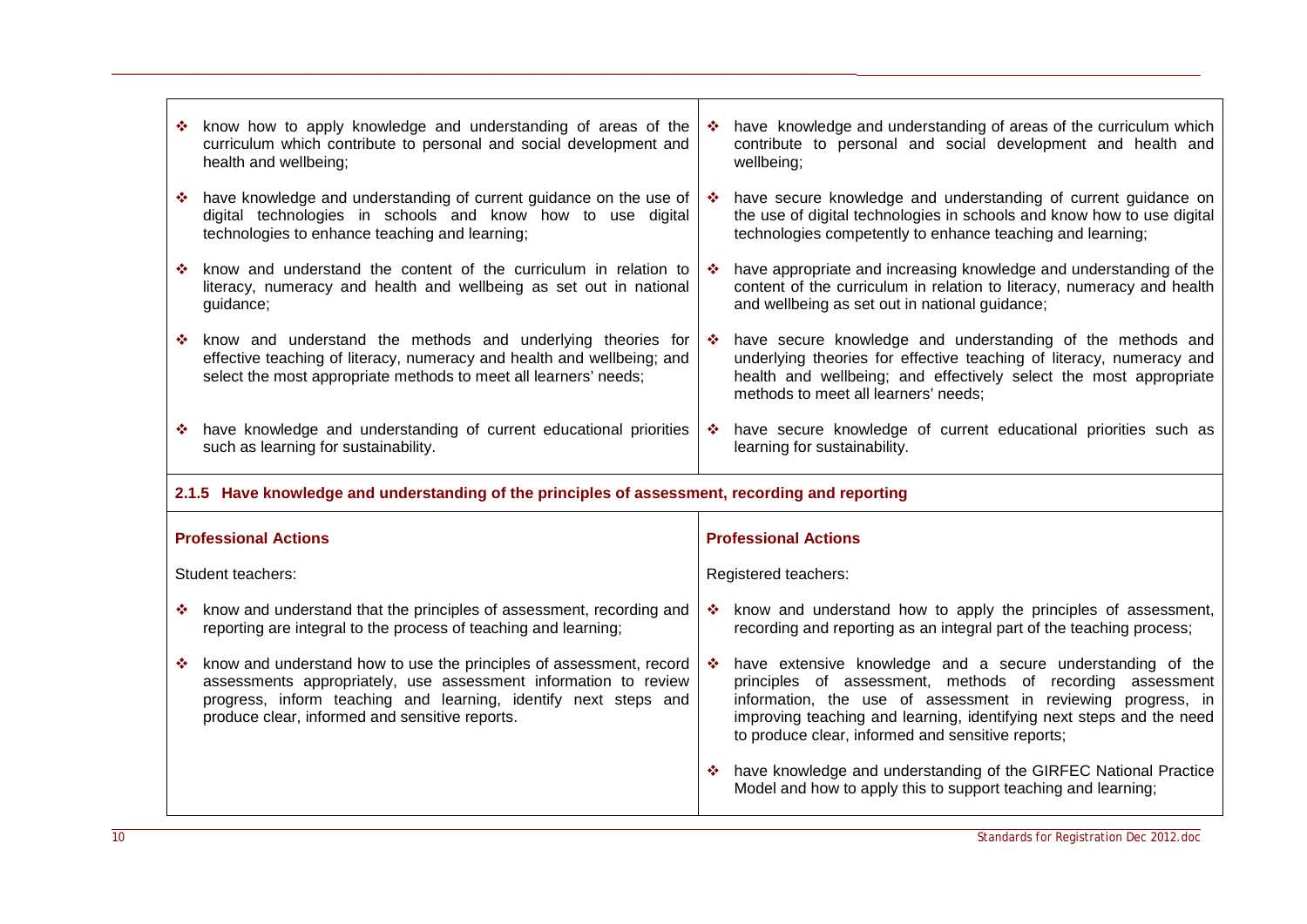## <span id="page-11-0"></span>**2.2 Education Systems and Professional Responsibilities**

| The Standard for Provisional Registration                                                                                                                                                                                                      | The Standard for Full Registration                                                                                                                                                                                                             |
|------------------------------------------------------------------------------------------------------------------------------------------------------------------------------------------------------------------------------------------------|------------------------------------------------------------------------------------------------------------------------------------------------------------------------------------------------------------------------------------------------|
|                                                                                                                                                                                                                                                | 2.2.1 Have knowledge and understanding of the principal features of the education system, educational policy and practice                                                                                                                      |
| <b>Professional Actions</b>                                                                                                                                                                                                                    | <b>Professional Actions</b>                                                                                                                                                                                                                    |
| Student teachers:                                                                                                                                                                                                                              | Registered teachers:                                                                                                                                                                                                                           |
| develop an understanding of the principal influences on Scottish<br>education and develop awareness of international systems;                                                                                                                  | A have an understanding of the principal influences on Scottish<br>education and international systems and understand the contribution<br>and impact of these systems on teaching and learning;                                                |
| develop an understanding of current, relevant legislation and guidance<br>such as the Standards in Scotland's Schools etc Act (2000), Education<br>(Additional Support for Learning) (Scotland) Act 2004, the Equality Act<br>2010 and GIRFEC; | have an understanding of current, relevant legislation and guidance<br>-6<br>such the Standards in Scotland's Schools etc Act (2000), Education<br>(Additional Support for Learning) (Scotland) Act 2004, the Equality Act<br>2010 and GIRFEC; |
| develop an understanding of the legal and professional aspects of a<br>teacher's position of trust in relation to learners.                                                                                                                    | have an understanding of the legal and professional aspects of a<br>-9<br>teacher's position of trust in relation to learners and how these affect<br>his/her daily responsibilities.                                                          |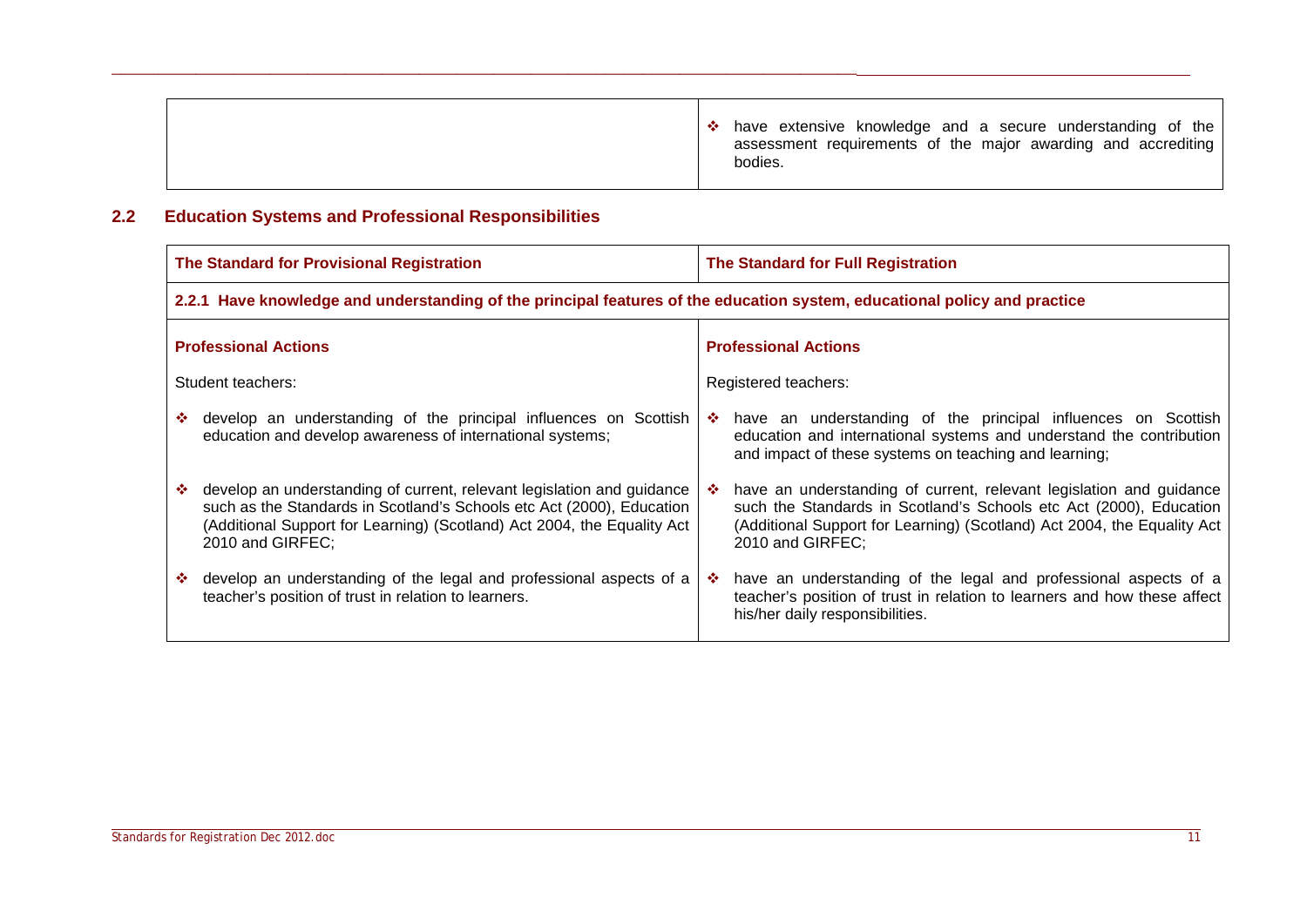|    | 2.2.2 Have knowledge and understanding of the schools and learning communities in which they teach and their own professional<br>responsibilities within them                                                                                                                                                         |    |                                                                                                                                                                                                                                                                                                                                                          |
|----|-----------------------------------------------------------------------------------------------------------------------------------------------------------------------------------------------------------------------------------------------------------------------------------------------------------------------|----|----------------------------------------------------------------------------------------------------------------------------------------------------------------------------------------------------------------------------------------------------------------------------------------------------------------------------------------------------------|
|    | <b>Professional Actions</b>                                                                                                                                                                                                                                                                                           |    | <b>Professional Actions</b>                                                                                                                                                                                                                                                                                                                              |
|    | Student teachers:                                                                                                                                                                                                                                                                                                     |    | Registered teachers:                                                                                                                                                                                                                                                                                                                                     |
|    | develop an understanding of the sector and schools in which they are<br>working, including: the role of education authorities, the organisation<br>and management of schools and resources, improvement planning,<br>professional review and development and how these connect to<br>teachers' professional practice; | ❖  | have secure working knowledge and detailed understanding of the<br>sector and schools in which they are working, including: the role of<br>education authorities, the organisation and management of schools<br>and resources, improvement planning, professional review and<br>development and how these connect to teachers' professional<br>practice; |
|    | have a working knowledge of the teacher's contractual, pastoral and<br>legal responsibilities;                                                                                                                                                                                                                        | -6 | have secure working knowledge and detailed understanding of their<br>contractual, pastoral and legal responsibilities as teachers;                                                                                                                                                                                                                       |
|    | have an awareness of and respect for a school's distinctive ethos;                                                                                                                                                                                                                                                    | 樂  | understand the importance of making a commitment to the distinctive<br>ethos in all areas of the learning community;                                                                                                                                                                                                                                     |
| -9 | have an understanding of the roles and responsibilities of all staff<br>within the learning community.                                                                                                                                                                                                                | -6 | have secure knowledge and detailed understanding of their own role<br>and responsibilities as teachers in relation to all staff within the<br>learning community,<br>other partner agencies<br>and<br>parents'<br>organisations.                                                                                                                         |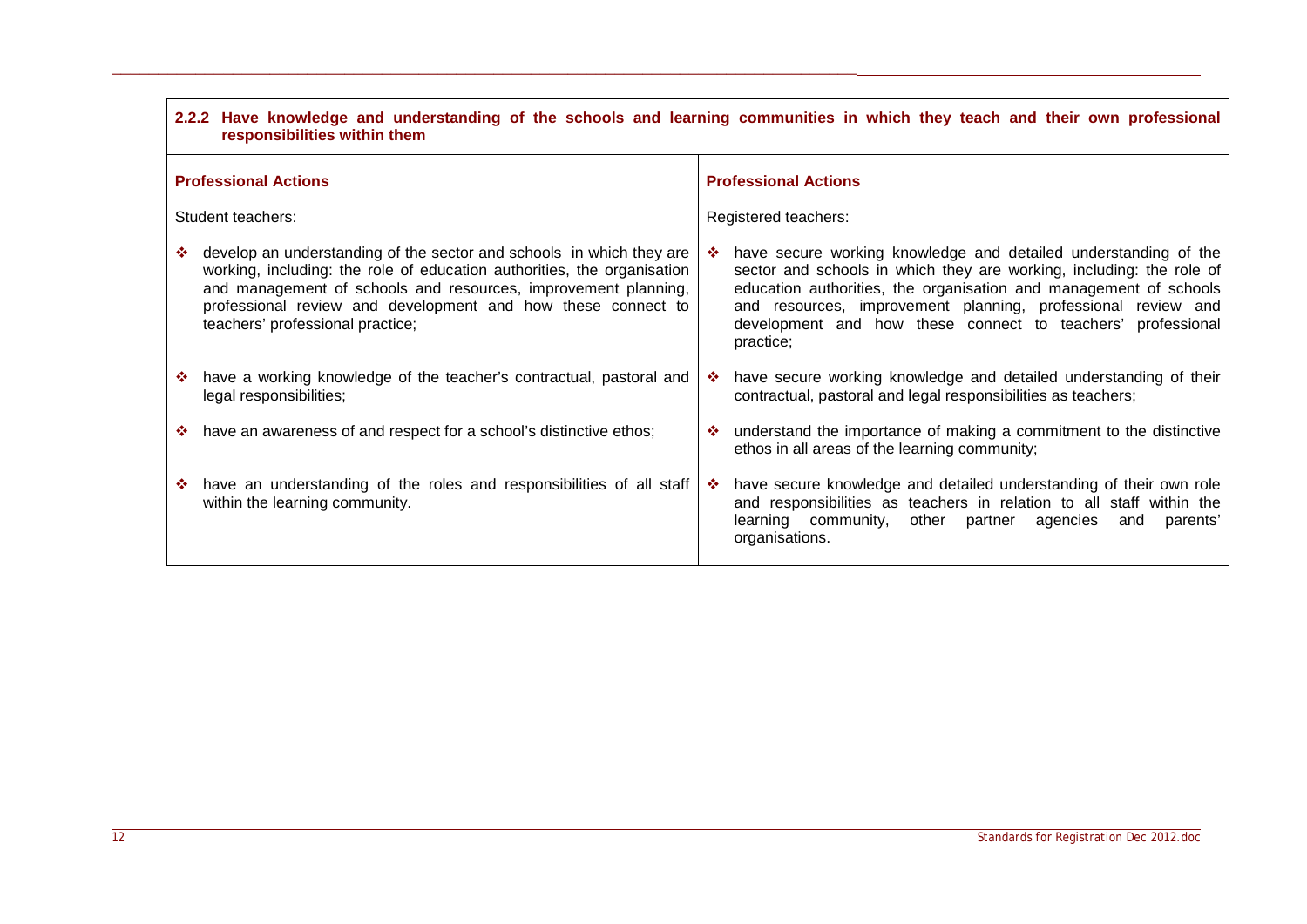## <span id="page-13-0"></span>**2.3 Pedagogical Theories and Practice**

| The Standard for Provisional Registration                                                                                                                                        | The Standard for Full Registration                                                                                                                                                                             |  |  |
|----------------------------------------------------------------------------------------------------------------------------------------------------------------------------------|----------------------------------------------------------------------------------------------------------------------------------------------------------------------------------------------------------------|--|--|
| Have knowledge and understanding of relevant educational principles and pedagogical theories to inform professional practices<br>2.3.1                                           |                                                                                                                                                                                                                |  |  |
| <b>Professional Actions</b>                                                                                                                                                      | <b>Professional Actions</b>                                                                                                                                                                                    |  |  |
| Student teachers:                                                                                                                                                                | Registered teachers:                                                                                                                                                                                           |  |  |
| have knowledge and understanding of the stages of learners'<br>cognitive, social and emotional development which they are able to<br>use to take account of all learners' needs; | ❖ have secure knowledge and detailed understanding of the stages of<br>learners' cognitive, social and emotional development which they are<br>able to use to take an holistic account of all learners' needs; |  |  |
| have knowledge and understanding of learning theories and the<br>-98<br>importance of these in planning, teaching and learning;                                                  | have secure knowledge and detailed understanding of learning<br>-98<br>theories and draw on these systematically in planning, teaching and<br>learning;                                                        |  |  |
| have knowledge and understanding of the ways in which natural,<br>social, cultural, political and economic systems function and of how<br>they are interconnected.               | have knowledge and understanding of the ways in which natural,<br>social, cultural, political and economic systems function and of how<br>they are interconnected to professional practice.                    |  |  |
| 2.3.2 Have knowledge and understanding of the importance of research and engagement in professional enquiry                                                                      |                                                                                                                                                                                                                |  |  |
| <b>Professional Actions</b>                                                                                                                                                      | <b>Professional Actions</b>                                                                                                                                                                                    |  |  |
| Student teachers:                                                                                                                                                                | Registered teachers:                                                                                                                                                                                           |  |  |
| know how to access and apply relevant findings from educational<br>research;                                                                                                     | * know how to access and apply relevant findings from educational<br>research;                                                                                                                                 |  |  |
| know how to engage appropriately in the systematic investigation of<br>practice.                                                                                                 | know how to engage critically in enquiry, research and evaluation<br>-9<br>individually or collaboratively, and apply this in order to improve<br>teaching and learning.                                       |  |  |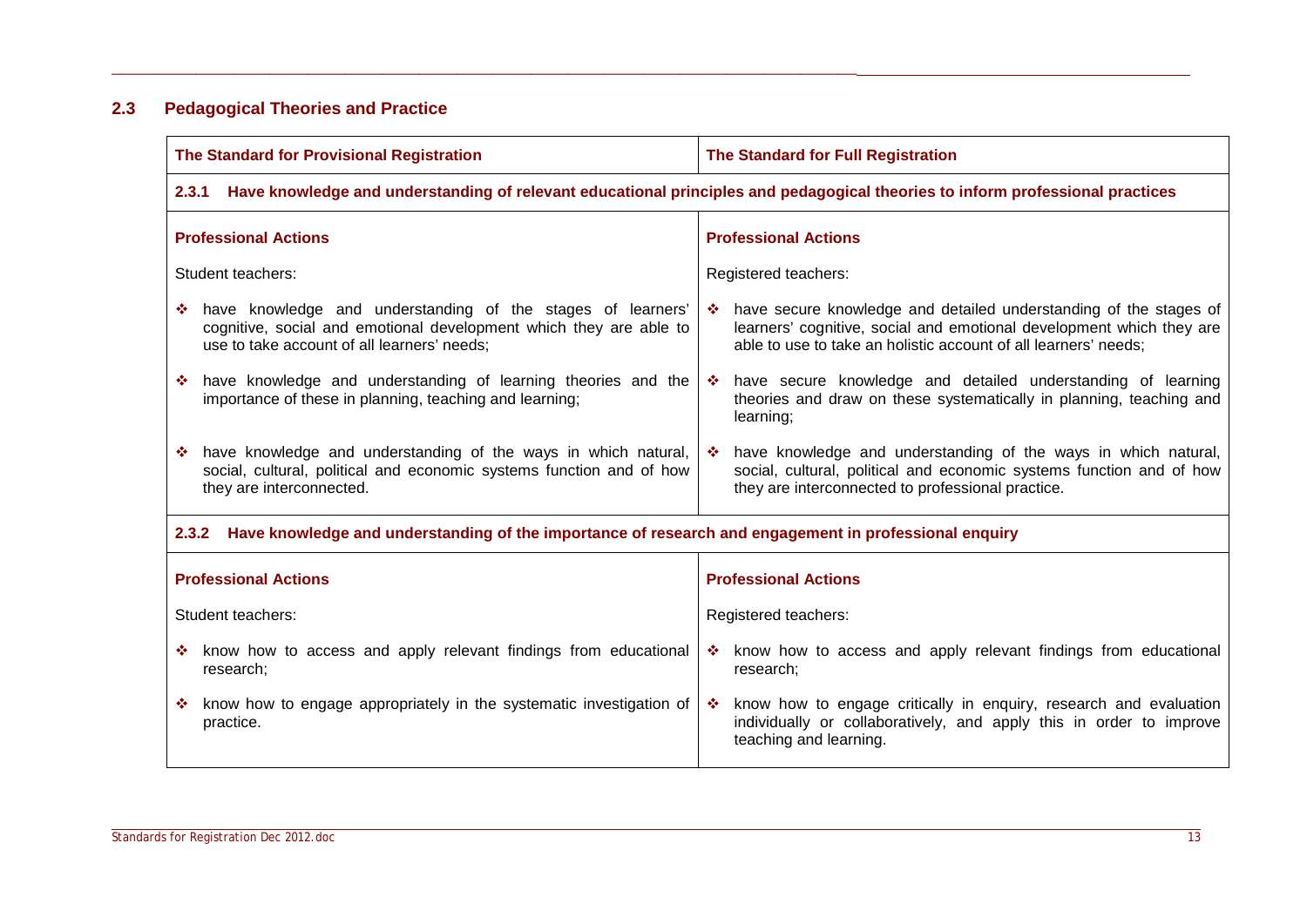# <span id="page-14-0"></span>**3 Professional Skills and Abilities**

\_\_\_\_\_\_\_\_\_\_\_\_\_\_\_\_\_\_\_\_\_\_\_\_\_\_\_\_\_\_\_\_\_\_\_\_\_\_\_\_\_\_\_\_\_\_\_\_\_\_\_\_\_\_\_\_\_\_\_\_\_\_\_\_\_\_\_\_\_\_\_\_\_\_\_\_\_\_\_\_

## <span id="page-14-1"></span>**3.1 Teaching and Learning**

| The Standard for Provisional Registration                                                                                                                                                              | The Standard for Full Registration                                                                                                                                                                                                                                       |
|--------------------------------------------------------------------------------------------------------------------------------------------------------------------------------------------------------|--------------------------------------------------------------------------------------------------------------------------------------------------------------------------------------------------------------------------------------------------------------------------|
| Plan coherent, progressive and stimulating teaching programmes which match learners' needs and abilities<br>3.1.1                                                                                      |                                                                                                                                                                                                                                                                          |
| <b>Professional Actions</b>                                                                                                                                                                            | <b>Professional Actions</b>                                                                                                                                                                                                                                              |
| Student teachers:                                                                                                                                                                                      | Registered teachers:                                                                                                                                                                                                                                                     |
| plan appropriately for effective teaching and in order to meet the<br>needs of all learners, including learning in literacy, numeracy, health<br>and wellbeing and skills for learning, life and work. | plan appropriately, in different contexts and over differing timescales,<br>for effective teaching and learning in order to meet the needs of all<br>learners, including learning in literacy, numeracy, health and wellbeing<br>and skills for learning, life and work. |
| Communicate effectively and interact productively with learners, individually and collectively<br>3.1.2                                                                                                |                                                                                                                                                                                                                                                                          |
| <b>Professional Actions</b>                                                                                                                                                                            | <b>Professional Actions</b>                                                                                                                                                                                                                                              |
| Student teachers:                                                                                                                                                                                      | Registered teachers:                                                                                                                                                                                                                                                     |
| model appropriate levels of literacy and numeracy in their own<br>professional practice;                                                                                                               | * model appropriate levels of literacy and numeracy in their own<br>professional practice;                                                                                                                                                                               |
| use communication methods, including a variety of media, to promote<br>and develop positive relationships and to motivate and sustain the<br>interest of all learners;                                 | use a range of communication methods, including a variety of media,<br>to promote and develop positive relationships to motivate and sustain<br>the interest and participation of all learners;                                                                          |
| communicate appropriately with all learners, and promote competence<br>and confidence in literacy;                                                                                                     | communicate appropriately with all learners, and promote competence<br>❖<br>and confidence in literacy;                                                                                                                                                                  |
| demonstrate effective questioning strategies;                                                                                                                                                          | demonstrate effective questioning strategies varied to meet the needs<br>≁<br>of all learners, in order to enhance teaching and learning;                                                                                                                                |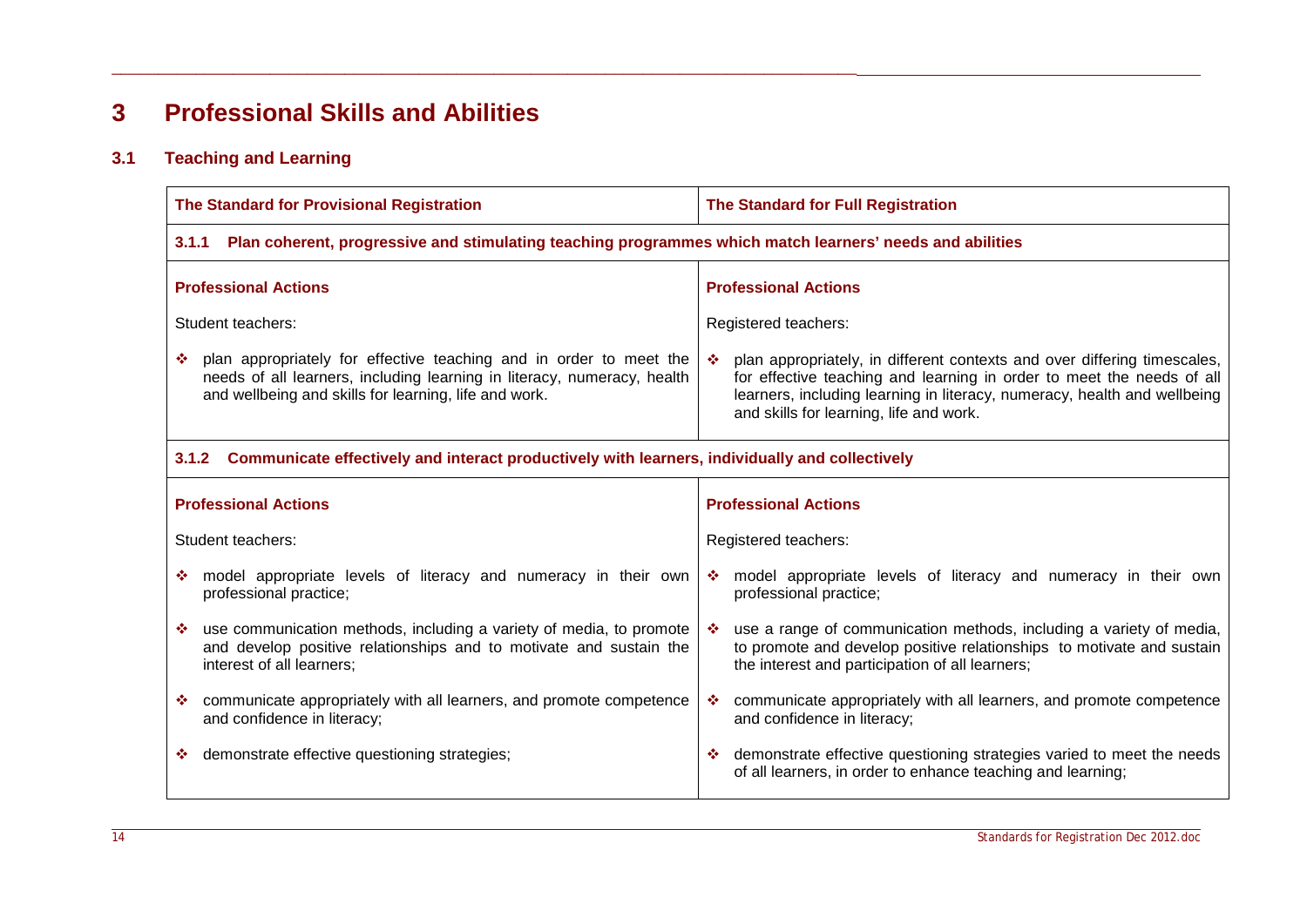| • communicate the purpose of the learning and give explanations at the<br>appropriate level(s) for all learners;                                                         | communicate the purpose of the learning and give<br>樂<br>effective<br>explanations at the appropriate level(s) for all learners;                                                                      |
|--------------------------------------------------------------------------------------------------------------------------------------------------------------------------|-------------------------------------------------------------------------------------------------------------------------------------------------------------------------------------------------------|
| stimulate learner participation in debate and decision-making about<br>issues which are open-ended, complex, controversial or emotional;                                 | create opportunities to stimulate learner participation in debate and<br>-9<br>decision-making about issues which are open-ended, complex,<br>controversial or emotional;                             |
| ❖ reflect on the impact of their personal method of communication on<br>learners and others in the classroom.                                                            | ❖ reflect on the impact of their personal method of communication on<br>learners and others in the learning community.                                                                                |
| 3.1.3<br>Employ a range of teaching strategies and resources to meet the needs and abilities of learners                                                                 |                                                                                                                                                                                                       |
| <b>Professional Actions</b>                                                                                                                                              | <b>Professional Actions</b>                                                                                                                                                                           |
| Student teachers:                                                                                                                                                        | Registered teachers:                                                                                                                                                                                  |
| demonstrate that they can select creative and imaginative strategies<br>for teaching and learning appropriate to learners as individuals,<br>groups or classes;          | consistently select creative and imaginative strategies for teaching and<br>learning appropriate to the interests and needs of all learners, as<br>individuals, groups or classes;                    |
| ❖ demonstrate that they can select and use a wide variety of resources<br>and teaching approaches, including digital technologies and outdoor<br>learning opportunities; | skilfully deploy a wide variety of innovative resources and teaching<br>-66<br>approaches, including digital technologies and, where appropriate,<br>actively seeking outdoor learning opportunities; |
| ❖ demonstrate the ability to justify and evaluate professional practice,<br>and take action to improve the impact on all learners.                                       | justify consistently and evaluate competently professional practice,<br>-6<br>and take action to improve the impact on all learners;                                                                  |
|                                                                                                                                                                          | create opportunities for learning to be transformative in terms of<br>challenging assumptions and expanding world views.                                                                              |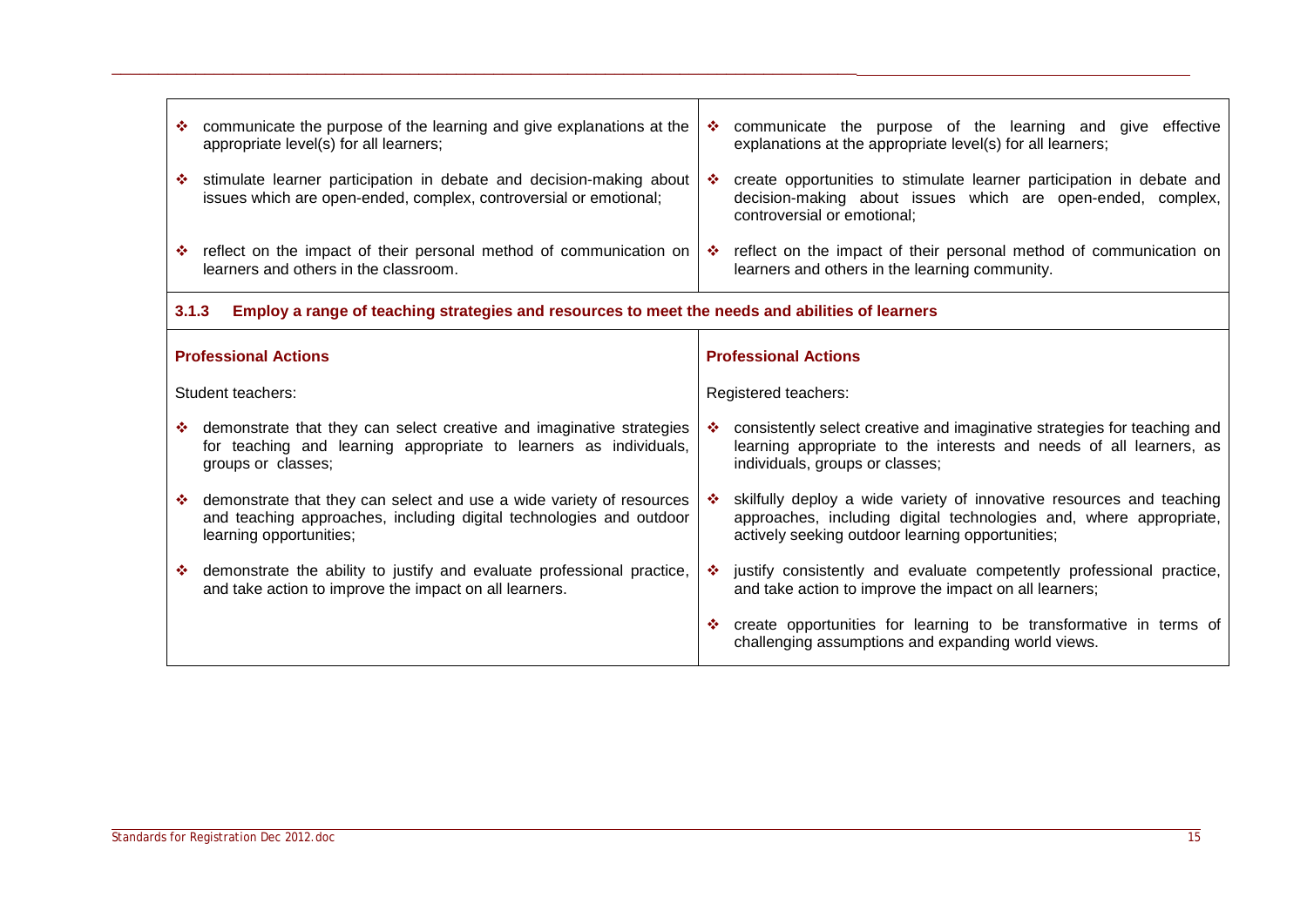| 3.1.4<br>Have high expectations of all learners                                                                                                                                   |                                                                                                                                                                                        |  |  |
|-----------------------------------------------------------------------------------------------------------------------------------------------------------------------------------|----------------------------------------------------------------------------------------------------------------------------------------------------------------------------------------|--|--|
| <b>Professional Actions</b>                                                                                                                                                       | <b>Professional Actions</b>                                                                                                                                                            |  |  |
| Student teachers:                                                                                                                                                                 | Registered teachers:                                                                                                                                                                   |  |  |
| develop tasks and set pace of work to meet the needs of learners,<br>providing effective support and<br>challenge,<br>seeking<br>advice<br>appropriately;                         | ensure learning tasks are varied, differentiated and devised to build<br><b>AN</b><br>confidence and promote progress of all learners, providing effective<br>support and challenge;   |  |  |
| demonstrate an awareness of barriers to learning, recognising when to<br>seek further advice in relation to all learners' needs.                                                  | identify effectively barriers to learning and respond appropriately,<br>-6<br>seeking advice in relation to all learners' needs as required;                                           |  |  |
|                                                                                                                                                                                   | show commitment to raising learners' expectations of themselves and<br>others and their level of care for themselves, for others and for the<br>natural world.                         |  |  |
| 3.1.5<br>Work effectively in partnership in order to promote learning and wellbeing                                                                                               |                                                                                                                                                                                        |  |  |
| <b>Professional Actions</b>                                                                                                                                                       | <b>Professional Actions</b>                                                                                                                                                            |  |  |
| Student teachers:                                                                                                                                                                 | Registered teachers:                                                                                                                                                                   |  |  |
| ensure learners contribute to planning and enhancement of their own<br>learning programmes;                                                                                       | establish a culture where learners meaningfully participate in decisions<br>❖<br>related to their learning and their school;                                                           |  |  |
| demonstrate an ability to work co-operatively in the classroom and the<br>wider learning community with staff, parents and partner agencies to<br>promote learning and wellbeing. | create and sustain appropriate working relationships with all staff,<br>-66<br>parents and partner agencies to support learning and wellbeing, taking<br>a lead role when appropriate. |  |  |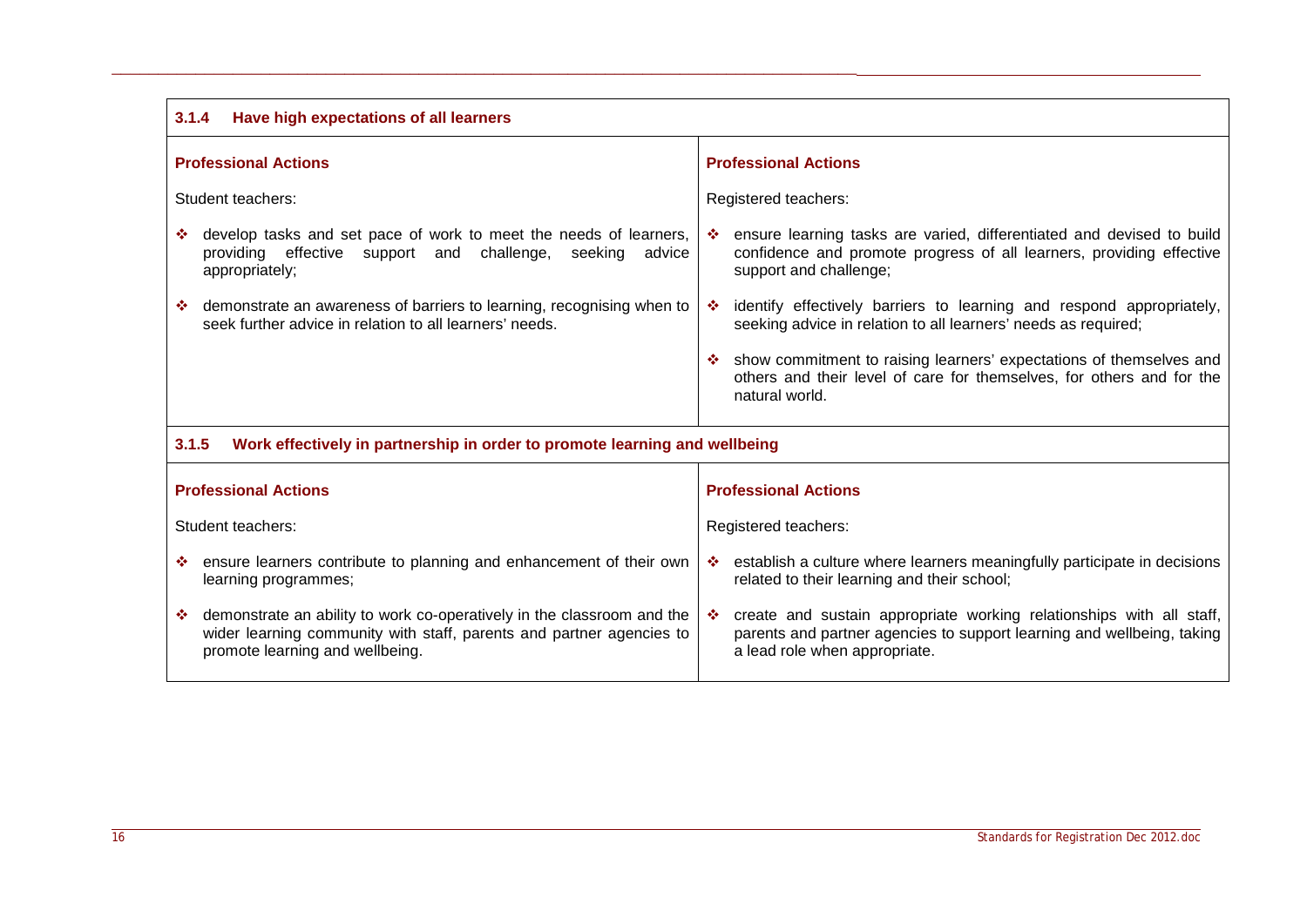## <span id="page-17-0"></span>**3.2 Classroom Organisation and Management**

| The Standard for Provisional Registration                                                                                                           | The Standard for Full Registration                                                                                                                                     |  |
|-----------------------------------------------------------------------------------------------------------------------------------------------------|------------------------------------------------------------------------------------------------------------------------------------------------------------------------|--|
| 3.2.1<br>Create a safe, caring and purposeful learning environment                                                                                  |                                                                                                                                                                        |  |
| <b>Professional Actions</b>                                                                                                                         | <b>Professional Actions</b>                                                                                                                                            |  |
| Student teachers:                                                                                                                                   | Registered teachers:                                                                                                                                                   |  |
| plan and provide a safe, well organised learning environment,<br>❖<br>including effective use of display;                                           | ensure their classroom or work area is safe, well-organised, well-<br>❖<br>managed and stimulating, with effective use of display regularly<br>updated;                |  |
| make appropriate use of available space to accommodate whole-<br>❖<br>class lessons, group and individual work and promote independent<br>learning; | plan and organise effectively available space to facilitate whole-class<br>壘<br>lessons, group and individual work and promote independent<br>learning;                |  |
| use outdoor learning opportunities, including direct experiences of<br>❖<br>nature and other learning within and beyond the school boundary;        | use outdoor learning opportunities, including direct experiences of<br>$\mathcal{L}_{\mathcal{C}}$<br>nature and other learning within and beyond the school boundary; |  |
| organise and manage classroom resources and digital technologies<br>÷<br>to support teaching and learning;                                          | enable learners to make full use of well-chosen resources, including<br>壘<br>digital technologies to support teaching and learning;                                    |  |
| know about and be able to apply health and safety regulations as<br>❖<br>appropriate to their role.                                                 | know about and apply appropriately health and safety regulations as<br>壘<br>an integral part of professional practice.                                                 |  |
| 3.2.2<br>Develop positive relationships and positive behaviour strategies                                                                           |                                                                                                                                                                        |  |
| <b>Professional Actions</b>                                                                                                                         | <b>Professional Actions</b>                                                                                                                                            |  |
| Student teachers:                                                                                                                                   | Registered teachers:                                                                                                                                                   |  |
| demonstrate care and commitment to working with all learners;<br>豪                                                                                  | demonstrate care and commitment to working with all learners;<br>豪。                                                                                                    |  |
| demonstrate knowledge and understanding of wellbeing indicators;<br>豪                                                                               | demonstrate a secure knowledge and understanding of the wellbeing<br>indicators:                                                                                       |  |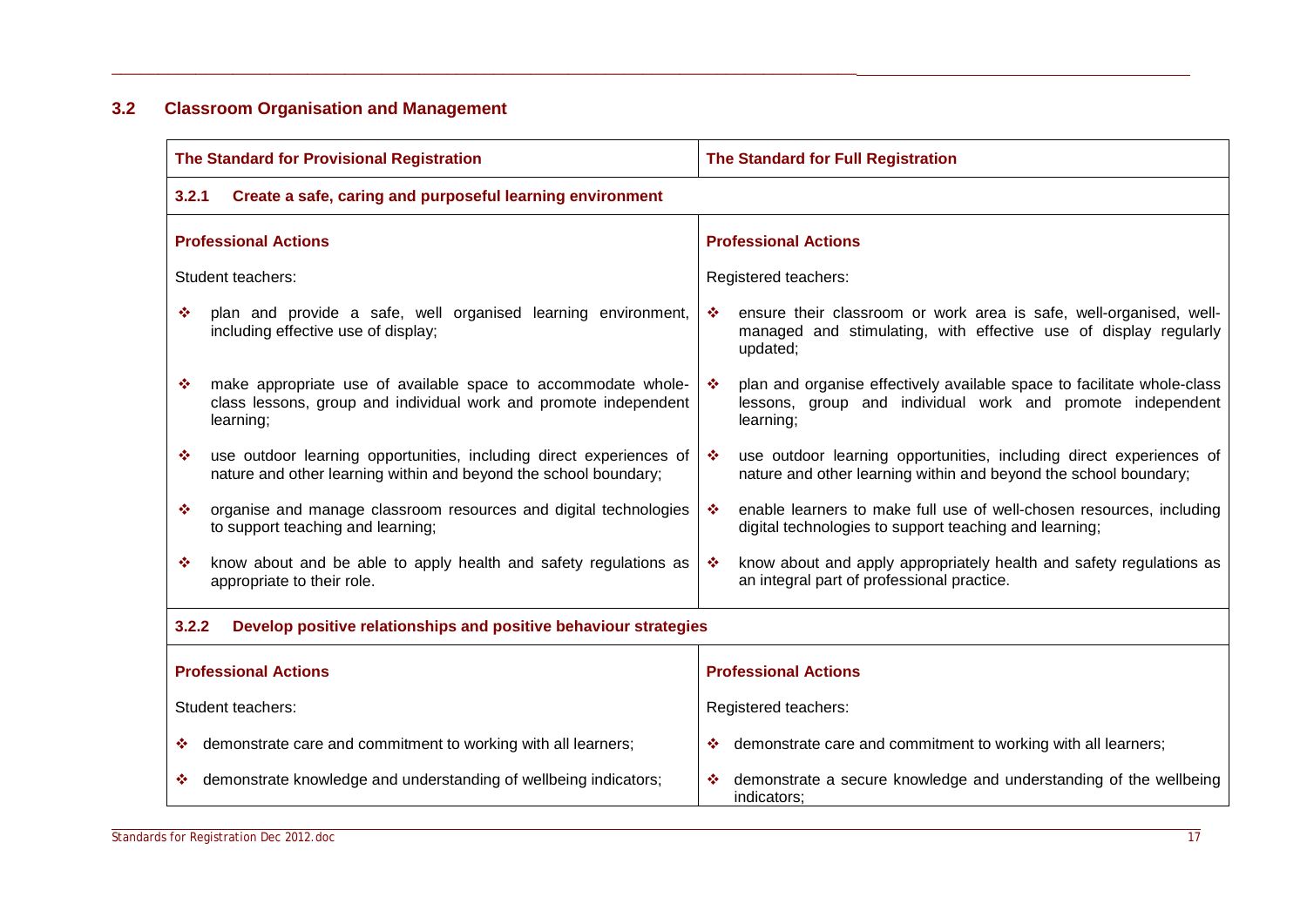| -18 | show awareness of educational research and local and national<br>advice, and demonstrate the ability to use a variety of strategies to<br>build relationships with learners, promote positive behaviour and<br>celebrate success: | -6  | show in-depth awareness of educational research and local and<br>national advice, and use in a consistent way, a variety of strategies to<br>build relationships with learners, promote positive behaviour and<br>celebrate success:  |
|-----|-----------------------------------------------------------------------------------------------------------------------------------------------------------------------------------------------------------------------------------|-----|---------------------------------------------------------------------------------------------------------------------------------------------------------------------------------------------------------------------------------------|
| 參   | apply the school's positive behaviour policy, including strategies for<br>understanding and preventing bullying;                                                                                                                  | ∙   | implement consistently the school's positive behaviour policy including<br>strategies for understanding and preventing bullying, and manage<br>pupil behaviour in and around the school, in a fair, sensitive and<br>informed manner; |
| 豪   | know how and when to seek the advice of colleagues in managing<br>behaviour;                                                                                                                                                      | ÷   | seek and use advice from colleagues and promoted staff, as<br>appropriate, in managing behaviour;                                                                                                                                     |
| -96 | demonstrate the ability to justify the approach taken in managing<br>behaviour.                                                                                                                                                   | -66 | evaluate and justify their approaches to managing behaviour and,<br>when necessary, be open to new approaches to adapt them;                                                                                                          |
|     |                                                                                                                                                                                                                                   |     | recognise when a learner's behaviour may signify distress requiring<br>the need for further support, and take appropriate action.                                                                                                     |

## <span id="page-18-0"></span>**3.3 Pupil Assessment**

| The Standard for Provisional Registration |                                                                                                                                                                                                       | The Standard for Full Registration |                                                                                                                                                                                                                                                                                     |  |  |
|-------------------------------------------|-------------------------------------------------------------------------------------------------------------------------------------------------------------------------------------------------------|------------------------------------|-------------------------------------------------------------------------------------------------------------------------------------------------------------------------------------------------------------------------------------------------------------------------------------|--|--|
|                                           | Use assessment, recording and reporting as an integral part of the teaching process to support and enhance learning<br>3.3.1                                                                          |                                    |                                                                                                                                                                                                                                                                                     |  |  |
| <b>Professional Actions</b>               |                                                                                                                                                                                                       | <b>Professional Actions</b>        |                                                                                                                                                                                                                                                                                     |  |  |
| Student teachers:                         |                                                                                                                                                                                                       | Registered teachers:               |                                                                                                                                                                                                                                                                                     |  |  |
| ❖                                         | use a range of approaches for formative and summative assessment<br>purposes, appropriate to the needs of all learners and the<br>requirements of the curriculum and awarding and accrediting bodies; | -66                                | systematically develop and use an extensive range of strategies,<br>approaches and associated materials for formative and summative<br>assessment purposes, appropriate to the needs of all learners and the<br>requirements of the curriculum and awarding and accrediting bodies; |  |  |
| ❖                                         | enable all learners to engage in self-evaluation and peer assessment<br>to benefit learning;                                                                                                          | -6                                 | enable all learners to engage in self evaluation and peer assessment<br>to benefit learning;                                                                                                                                                                                        |  |  |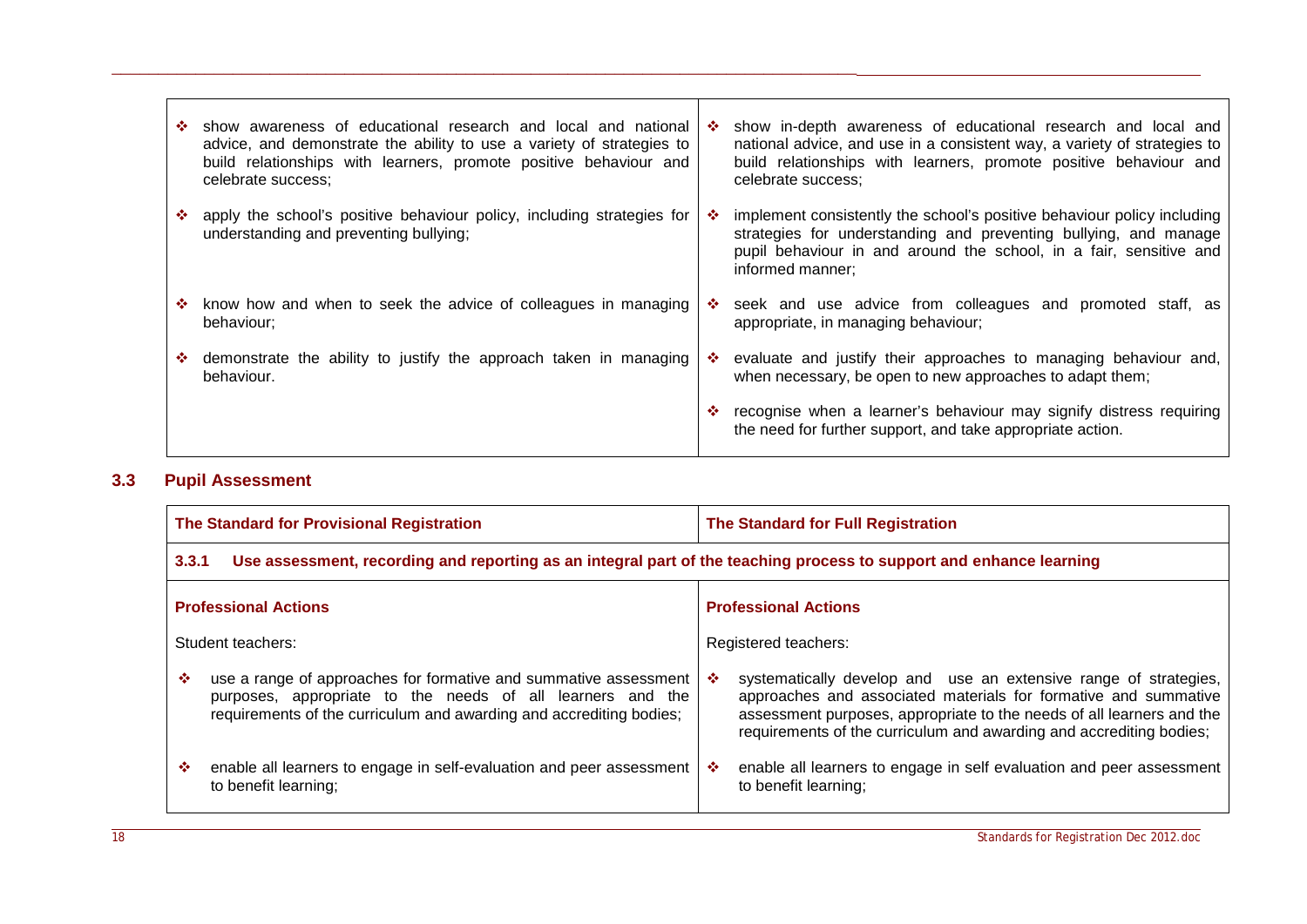| ❖ | record assessment information to enhance teaching and learning;                                                            | ❖  | record assessment information in a systematic and meaningful way in<br>order to enhance teaching and learning and fulfil the requirements of<br>the curriculum and awarding bodies;                                |
|---|----------------------------------------------------------------------------------------------------------------------------|----|--------------------------------------------------------------------------------------------------------------------------------------------------------------------------------------------------------------------|
|   | use the results of assessment to identify strengths and development<br>needs which lead to further learning opportunities. | -6 | use the results of assessment to identify development needs at class,<br>group and individual level and as a basis for dialogue with learners<br>about their progress and targets;                                 |
|   |                                                                                                                            | ∙  | produce clear and informed reports for parents and other agencies<br>which discuss learners' progress and matters related to personal,<br>social and emotional development in a sensitive and constructive<br>way. |

### <span id="page-19-0"></span>**3.4 Professional Reflection and Communication**

\_\_\_\_\_\_\_\_\_\_\_\_\_\_\_\_\_\_\_\_\_\_\_\_\_\_\_\_\_\_\_\_\_\_\_\_\_\_\_\_\_\_\_\_\_\_\_\_\_\_\_\_\_\_\_\_\_\_\_\_\_\_\_\_\_\_\_\_\_\_\_\_\_\_\_\_\_\_\_\_

| The Standard for Provisional Registration                                                         | <b>The Standard for Registration</b>                                                                         |  |  |
|---------------------------------------------------------------------------------------------------|--------------------------------------------------------------------------------------------------------------|--|--|
| Read and critically engage with professional literature, educational research and policy<br>3.4.1 |                                                                                                              |  |  |
| <b>Professional Actions</b>                                                                       | <b>Professional Actions</b>                                                                                  |  |  |
| Student teachers:                                                                                 | Registered teachers:                                                                                         |  |  |
| read and analyse a range of appropriate educational and research<br>❖<br>literature:              | read, analyse and critically evaluate a range of<br>❖<br>appropriate<br>educational and research literature; |  |  |
| use what they have learned from reading and research to challenge<br>❖<br>and inform practice.    | systematically engage with research and literature to challenge and<br>❖<br>inform professional practice.    |  |  |

 $\blacksquare$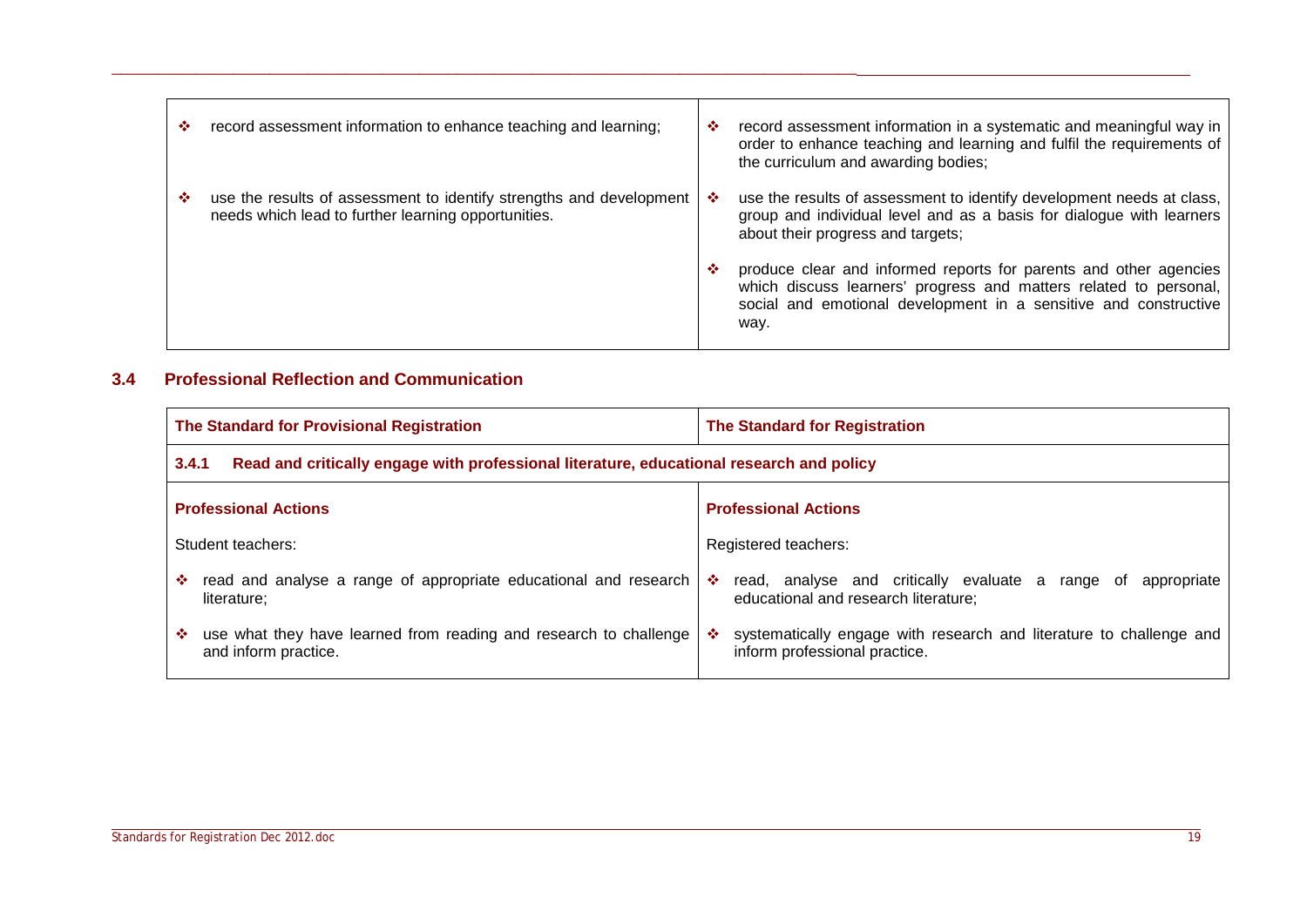| 3.4.2<br>Engage in reflective practice to develop and advance career-long professional learning and expertise                                 |                                                                                                                                                                                                                                                                                 |  |
|-----------------------------------------------------------------------------------------------------------------------------------------------|---------------------------------------------------------------------------------------------------------------------------------------------------------------------------------------------------------------------------------------------------------------------------------|--|
| <b>Professional Actions</b>                                                                                                                   | <b>Professional Actions</b>                                                                                                                                                                                                                                                     |  |
| Student teachers:                                                                                                                             | Registered teachers:                                                                                                                                                                                                                                                            |  |
| reflect and engage in self evaluation using the relevant professional<br>standard;                                                            | reflect and engage in self evaluation using the relevant professional<br>standard;                                                                                                                                                                                              |  |
| adopt an enquiring approach to their professional practice and engage<br>in professional enquiry and professional dialogue;                   | demonstrate an enquiring and critical approach to their professional<br>-66<br>practice and development and engage in systematic professional<br>dialogue;                                                                                                                      |  |
| evaluate their classroom practice, taking account of feedback from<br>樂<br>others, in order to enhance teaching and learning;                 | evaluate, and adapt their classroom practice rigorously and<br>-9<br>systematically, taking account of feedback from others, to enhance<br>teaching and learning;                                                                                                               |  |
| engage where possible in the processes of curriculum development,<br>❖<br>improvement planning and professional review and development;       | demonstrate constructive participation<br>-66<br>engagement<br>and<br>with<br>curriculum development, improvement planning and professional<br>review and development;                                                                                                          |  |
| work collaboratively to share their professional learning and<br>❖<br>development with colleagues;                                            | work collaboratively to contribute to the professional learning and<br>-98<br>development of colleagues, including students, through offering<br>support and constructive advice and through disseminating experience<br>and expertise, seeking opportunities to lead learning; |  |
| maintain a record of their own professional learning and development,<br>❖<br>culminating in an Initial Professional Development Action Plan. | maintain an effective record and portfolio of their own professional<br>-66<br>learning and development and a professional development action<br>plan, including analysis of impact on learners and on own professional<br>practices.                                           |  |

 $\blacksquare$